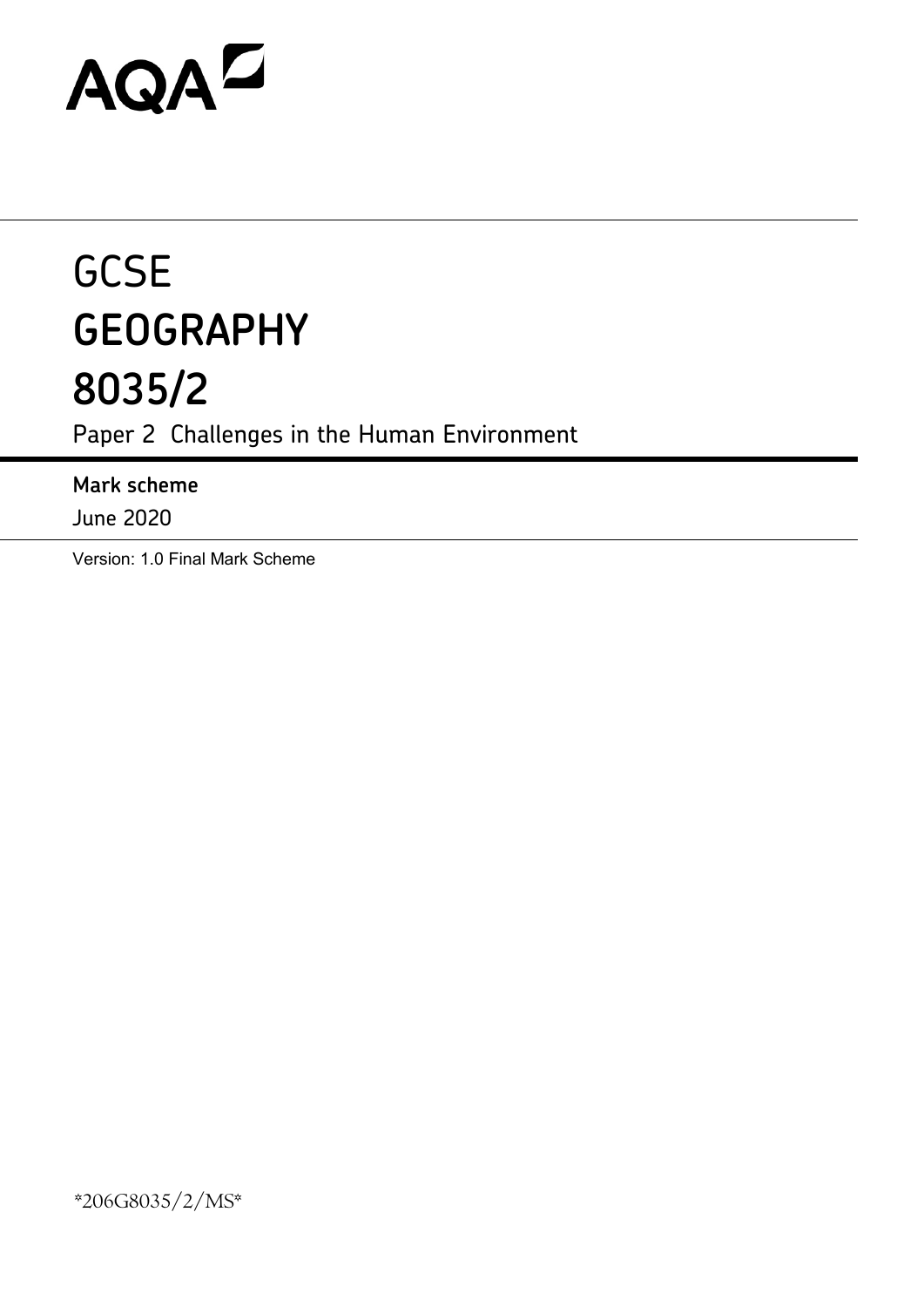Mark schemes are prepared by the Lead Assessment Writer and considered, together with the relevant questions, by a panel of subject teachers. This mark scheme includes any amendments made at the standardisation events which all associates participate in and is the scheme which was used by them in this examination. The standardisation process ensures that the mark scheme covers the students' responses to questions and that every associate understands and applies it in the same correct way. As preparation for standardisation each associate analyses a number of students' scripts. Alternative answers not already covered by the mark scheme are discussed and legislated for. If, after the standardisation process, associates encounter unusual answers which have not been raised they are required to refer these to the Lead Examiner.

It must be stressed that a mark scheme is a working document, in many cases further developed and expanded on the basis of students' reactions to a particular paper. Assumptions about future mark schemes on the basis of one year's document should be avoided; whilst the guiding principles of assessment remain constant, details will change, depending on the content of a particular examination paper.

Further copies of this mark scheme are available from aqa.org.uk

#### **Copyright information**

AQA retains the copyright on all its publications. However, registered schools/colleges for AQA are permitted to copy material from this booklet for their own internal use, with the following important exception: AQA cannot give permission to schools/colleges to photocopy any material that is acknowledged to a third party even for internal use within the centre.

Copyright © 2020 AQA and its licensors. All rights reserved.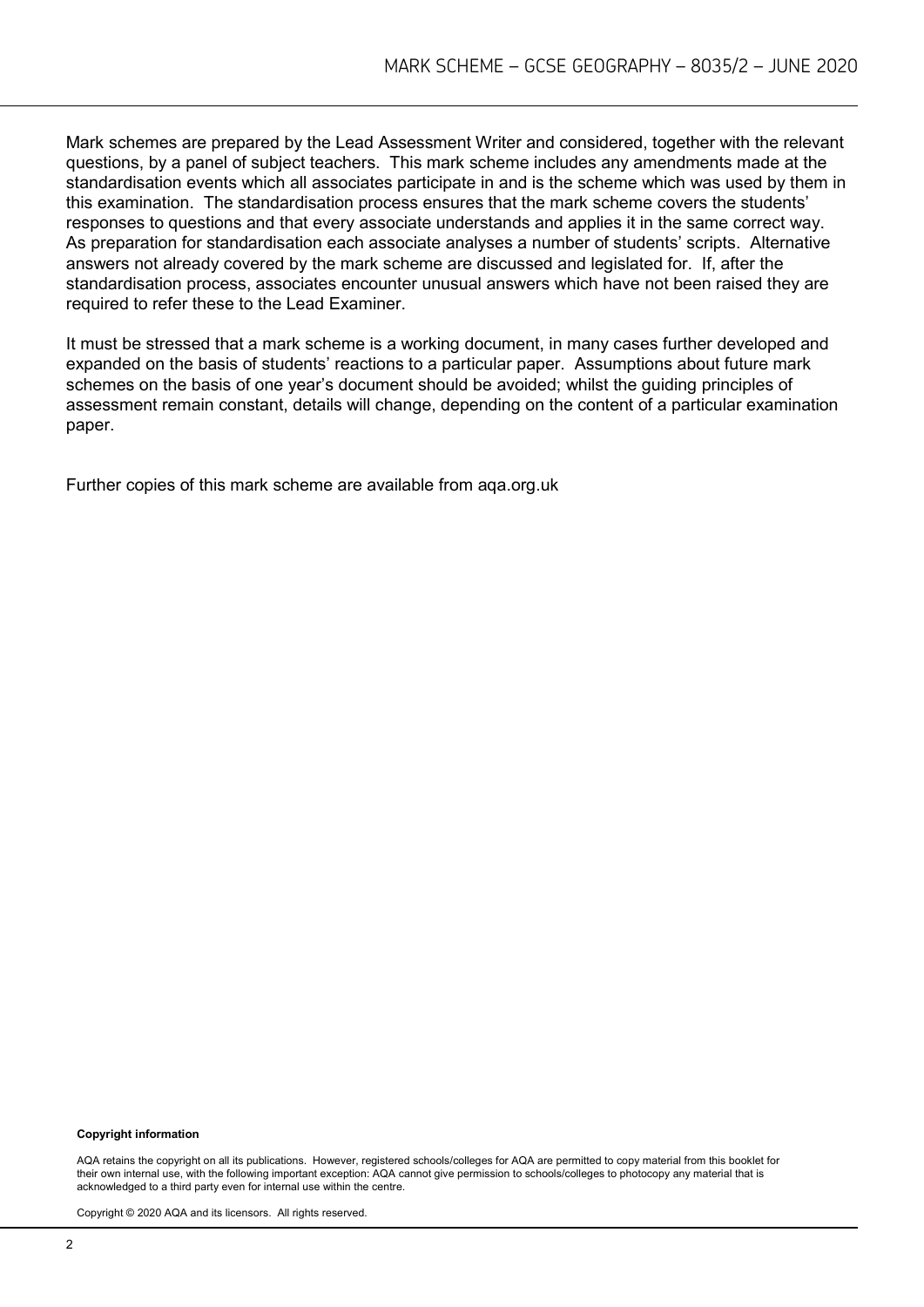### Point marked questions marking instructions

The mark scheme will state the correct answer or a range of possible answers, although these may not be exhaustive. It may indicate how a second mark is awarded for a second point or developed idea. It may give an indication of unacceptable answers. Each mark should be shown by placing a tick where credit is given. The number of ticks must equal the mark awarded. Do not use crosses to indicate answers that are incorrect.

#### Level of response marking instructions

Level of response mark schemes are broken down into levels, each of which has a descriptor. The descriptor is linked to the assessment objective(s) being addressed. The descriptor for the level shows the average performance for the level.

Before you apply the mark scheme to a student's answer read through the answer and annotate it (as instructed) to show the qualities that are being looked for. You can then apply the mark scheme. You should read the whole answer before awarding marks on levels response questions.

# Step 1 Determine a level

Descriptors for the level indicate the different qualities that might be seen in the student's answer for that level. When assigning a level you should look at the overall quality of the answer and not look to pick holes in small and specific parts of the answer where the student has not performed quite as well as the rest. If the answer covers different aspects of different levels of the mark scheme you should use a best fit approach for defining the level and then use the variability of the response to help decide the mark within the level, ie if the response is predominantly Level 2 with a small amount of Level 3 material it would be placed in Level 2 but be awarded a mark near the top of the level because of the Level 3 content. For instance, in a 9 mark question with three levels of response, an answer may demonstrate thorough knowledge and understanding (AO1 and AO2) but fail to respond to command words such as assess or evaluate (AO3). The script could still access Level 2 marks. Note that the mark scheme is not progressive in the sense that students don't have to fulfil all the requirements of Level 1 in order to access Level 2.

### Step 2 Determine a mark

Once you have assigned a level you need to decide on the mark. The descriptors on how to allocate marks can help with this. The exemplar materials used during standardisation will also help. There will generally be an answer in the standardising materials which will correspond with each level of the mark scheme. This answer will have been awarded a mark by the Lead Examiner. You can compare the student's answer with the example to determine if it is the same standard, better or worse than the example. You can then use this to allocate a mark for the answer based on the Lead Examiner's mark on the example.

You may well need to read back through the answer as you apply the mark scheme to clarify points and assure yourself that the level and the mark are appropriate.

Indicative content in the mark scheme is provided as a guide for examiners. It is not intended to be exhaustive and you must credit other valid points. Students do not have to cover all of the points mentioned in the indicative content to reach the highest level of the mark scheme.

An answer which contains nothing of relevance to the question must be awarded no marks.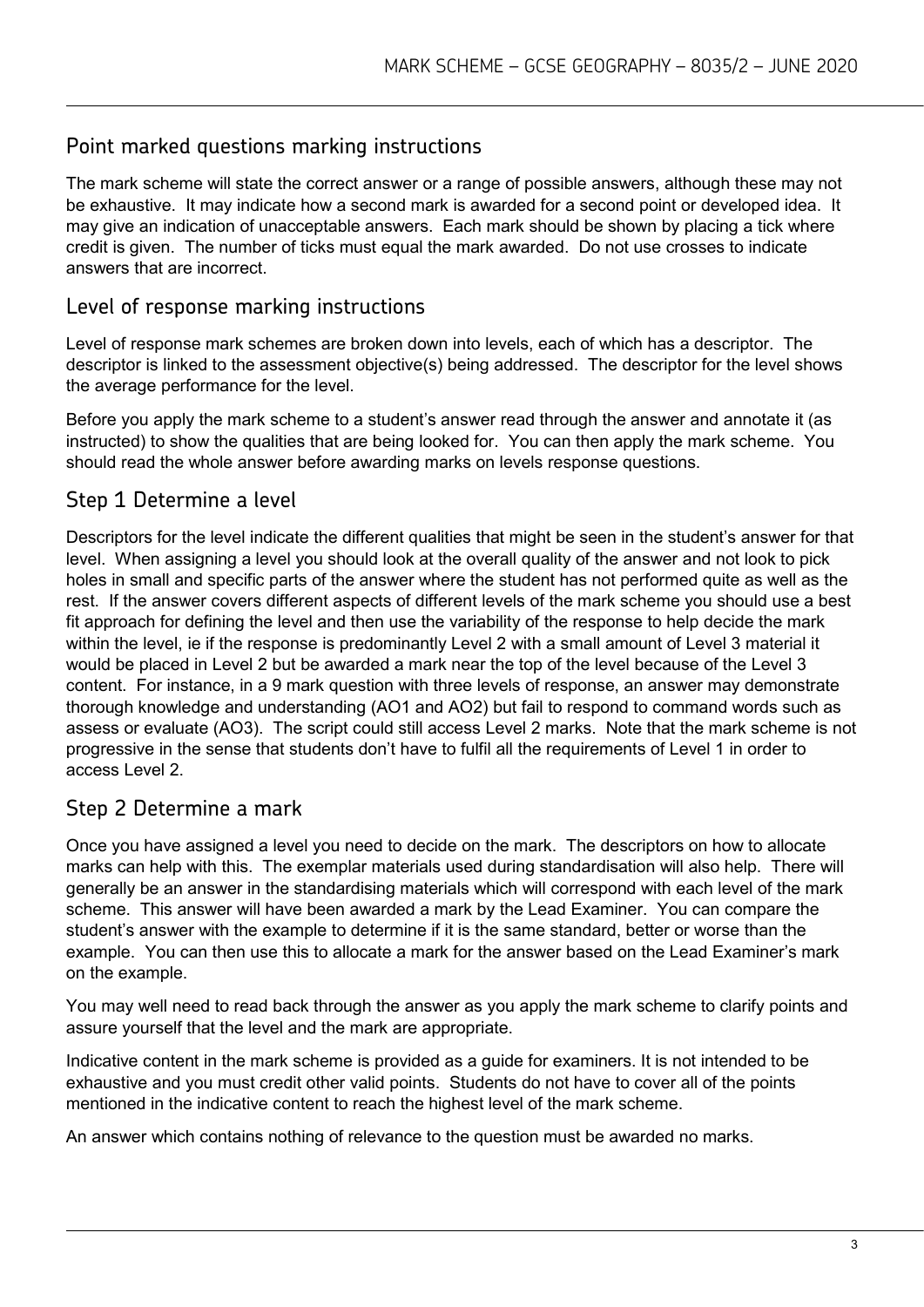# Assessment of spelling, punctuation, grammar and use of specialist terminology (SPaG)

Accuracy of spelling, punctuation, grammar and the use of specialist terminology will be assessed via the indicated 9 mark questions. In each of these questions, three marks are allocated for SPaG as follows:

- **High performance**  3 marks
- **Intermediate performance**  2 marks
- **Threshold performance**  1 mark

#### General guidance

- Mark schemes should be applied positively. Examiners should look for qualities to reward rather than faults to penalise. They are looking to find credit in each response they mark. Unless the mark scheme specifically states, candidates must never lose marks for incorrect answers.
- The full range of marks should be used. Examiners should always award full marks if deserved, ie if the answer matches the mark scheme.
- When examiners are in doubt regarding the application of the mark scheme to a candidate's response, the team leader must be consulted.
- Crossed out work should be marked unless the candidate has replaced it with an alternative response.
- Do NOT add ticks to level-marked questions use the highlight tool/brackets to signify what is relevant.
- Sometimes there are specific "triggers" in the mark scheme that enable higher level marks to be awarded. For instance, an example or case study may be required for Level 3 if it is stated within the question.
- Where a source, such as a photograph or map, is provided as a stimulus it should be used if requested in the question, but credit can often be given for inferred as well as direct use of the source.
- Always be consistent accept the guidelines given in the mark scheme and apply them to every script.
- If necessary make comments to support the level awarded and to help clarify a decision you have made.
- Examiners should revisit standardised script answers as they apply the mark scheme in order to confirm that the level and the mark allocated is appropriate to the response provided.
- Mark all answers written on the examination paper.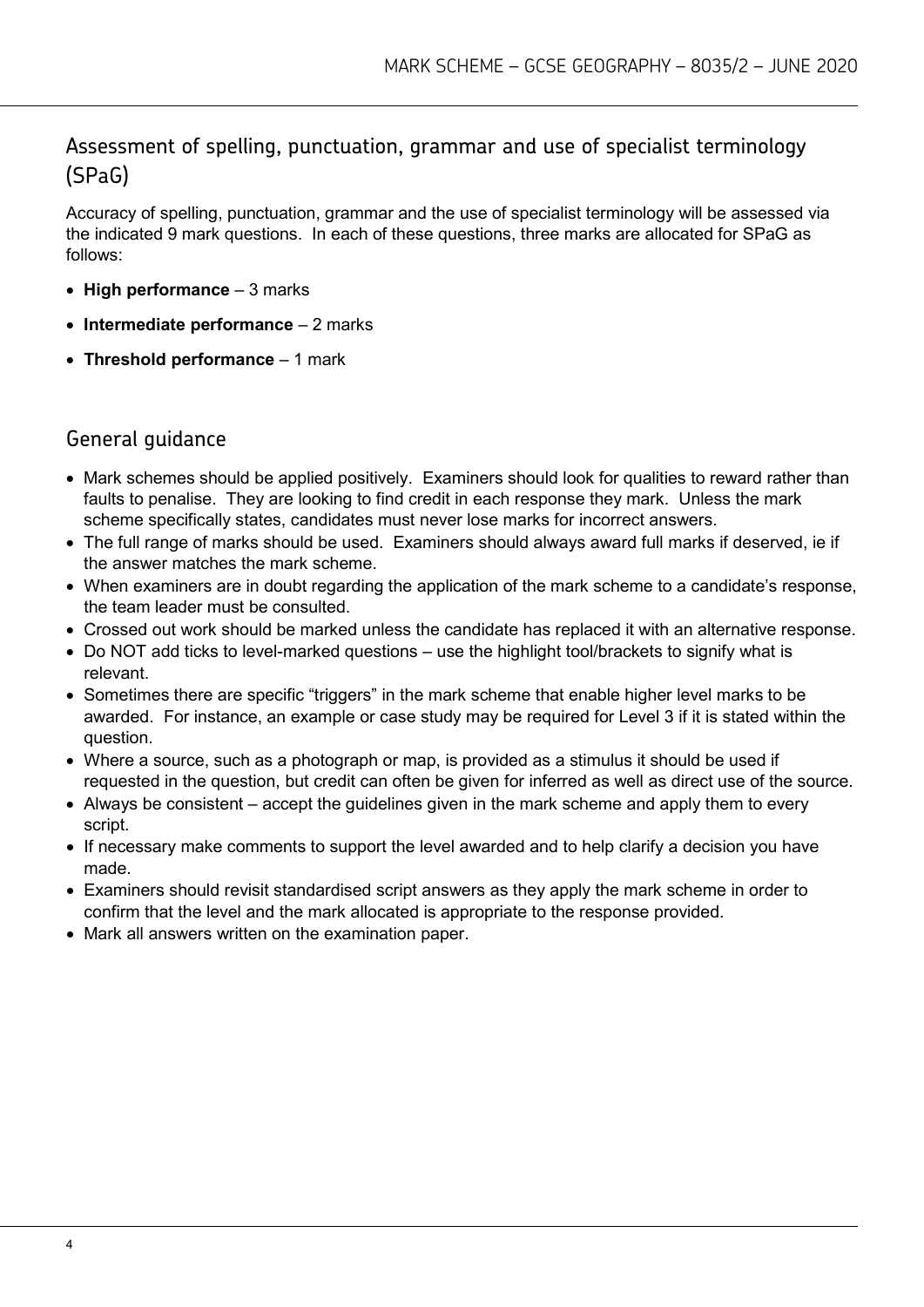# **Section A**

| Qu | Pt             | <b>Marking Guidance</b>                                                                                                                                      | <b>Total</b><br>marks |
|----|----------------|--------------------------------------------------------------------------------------------------------------------------------------------------------------|-----------------------|
|    |                |                                                                                                                                                              |                       |
| 01 | 1              | Which statement completes the following sentence?<br>A megacity is a city with at least<br>Shade one circle only.                                            | 1                     |
|    |                | One mark for the correct answer.                                                                                                                             |                       |
|    |                | $D - 10$ million people.                                                                                                                                     |                       |
|    |                | No credit if two or more statements are shaded.                                                                                                              |                       |
|    |                | $AO1 = 1$ mark                                                                                                                                               |                       |
| 01 | $\overline{2}$ | Complete Figure 1 using the following data.                                                                                                                  | 2                     |
|    |                |                                                                                                                                                              |                       |
|    |                | One mark for each correctly drawn bar (width can be ignored).                                                                                                |                       |
|    |                | Bars must be correctly shaded or labelled.                                                                                                                   |                       |
|    |                | $AO4 = 2$ marks                                                                                                                                              |                       |
| 01 | 3              |                                                                                                                                                              | 1                     |
|    |                | Calculate the mean percentage of people projected to be living in urban<br>areas in 2050, in the countries shown. Answer to the nearest whole<br>percentage. |                       |
|    |                | One mark for the correct figure.                                                                                                                             |                       |
|    |                | 73% percentage sign not required.                                                                                                                            |                       |
|    |                | No credit if decimal places given.                                                                                                                           |                       |
|    |                | $AO4 = 1$ mark                                                                                                                                               |                       |
|    |                |                                                                                                                                                              |                       |
| 01 | 4              | Give two pull factors that encourage people to move to urban areas in<br>LICs/NEEs.                                                                          | $\overline{2}$        |
|    |                | One mark for each correct answer.                                                                                                                            |                       |
|    |                | Credit any reasonable factor which states or implies a difference in the urban<br>area eg                                                                    |                       |
|    |                | Better healthcare, improved education, more reliable electricity supplies, better                                                                            |                       |
|    |                | paid jobs, wider range of jobs, moving to be near family, higher standard of<br>living.                                                                      |                       |
|    |                | No credit for push factors.                                                                                                                                  |                       |
|    |                | $AO1 = 2$ marks                                                                                                                                              |                       |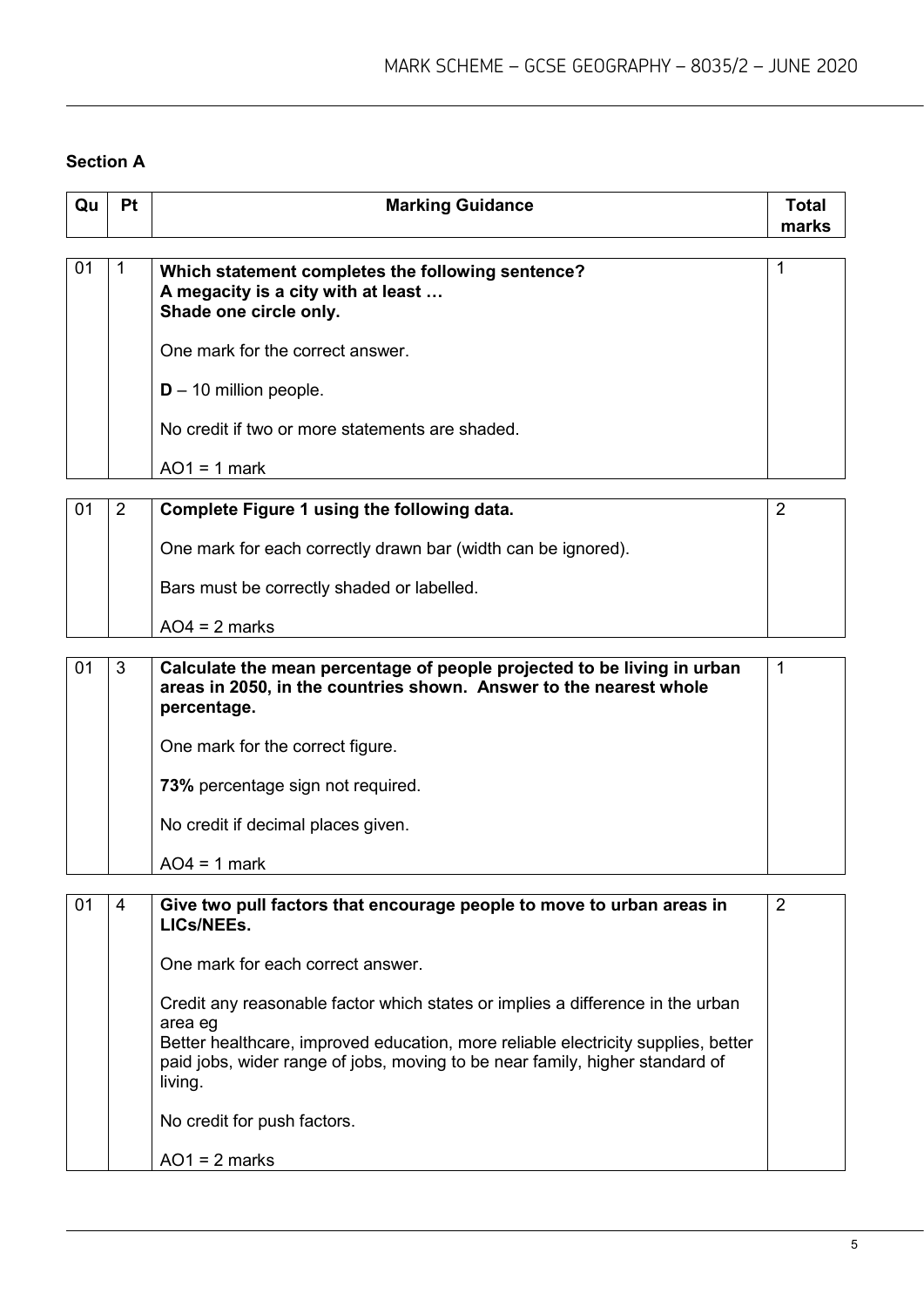| 5 |                                  |              | Suggest why sanitation systems in cities in LICs/NEEs create challenges.                                                                                                                                                         |
|---|----------------------------------|--------------|----------------------------------------------------------------------------------------------------------------------------------------------------------------------------------------------------------------------------------|
|   |                                  |              | Use Figure 2 and your own understanding.                                                                                                                                                                                         |
|   | Level                            | <b>Marks</b> | <b>Description</b>                                                                                                                                                                                                               |
|   | $\overline{2}$<br>(Clear)        | $3 - 4$      | AO2 - Shows clear understanding of the<br>challenges arising from sanitation systems in<br>LIC/NEE cities.                                                                                                                       |
|   |                                  |              | AO3 - Uses Figure 2 effectively and own<br>understanding to offer clear interpretation of why<br>sanitation systems in LIC/NEE cities create<br>challenges.                                                                      |
|   | $\mathbf{1}$<br>(Basic)          | $1 - 2$      | AO2 - Shows limited understanding of the<br>challenges arising from sanitation systems in<br>LIC/NEE cities.                                                                                                                     |
|   |                                  |              | AO3 – uses Figure 2 OR own understanding to<br>offer a basic interpretation of why sanitation<br>systems in LIC/NEE cities create challenges.                                                                                    |
|   |                                  | $\mathbf 0$  | No relevant content.                                                                                                                                                                                                             |
|   | figure.                          |              | • Level 1 responses will show basic understanding and interpretation of the<br>challenge by using geographical understanding and/or the figure.                                                                                  |
|   | Indicative content               |              |                                                                                                                                                                                                                                  |
|   | conditions.                      |              | • Answers should make use of Figure 2 which should be clear through<br>reference to what is visible, such as the proximity of the toilets to houses, the<br>communal and basic nature of the facilities and the lack of hygienic |
|   | likely to add clarity.           |              | • Development need not be through named places but use of an example is                                                                                                                                                          |
|   |                                  |              | • Full marks possible for developed consideration of one challenge.                                                                                                                                                              |
|   | Figure 2 eg:<br>spreads disease. |              | The toilets are very basic and may not often be cleaned/emptied, which                                                                                                                                                           |
|   |                                  |              | • These are public toilets which are shared by lots of people.                                                                                                                                                                   |
|   |                                  |              | The toilet block is very close to housing and may create bad smells.<br>• The toilet block looks dark / there are no lights and so the toilets can be<br>dangerous to use alone or at night.                                     |
|   |                                  |              | • Litter and rubbish around the toilets may attract rats and flies.                                                                                                                                                              |

• The toilet block may not have its own water supply, so waste builds up and people cannot wash their hands.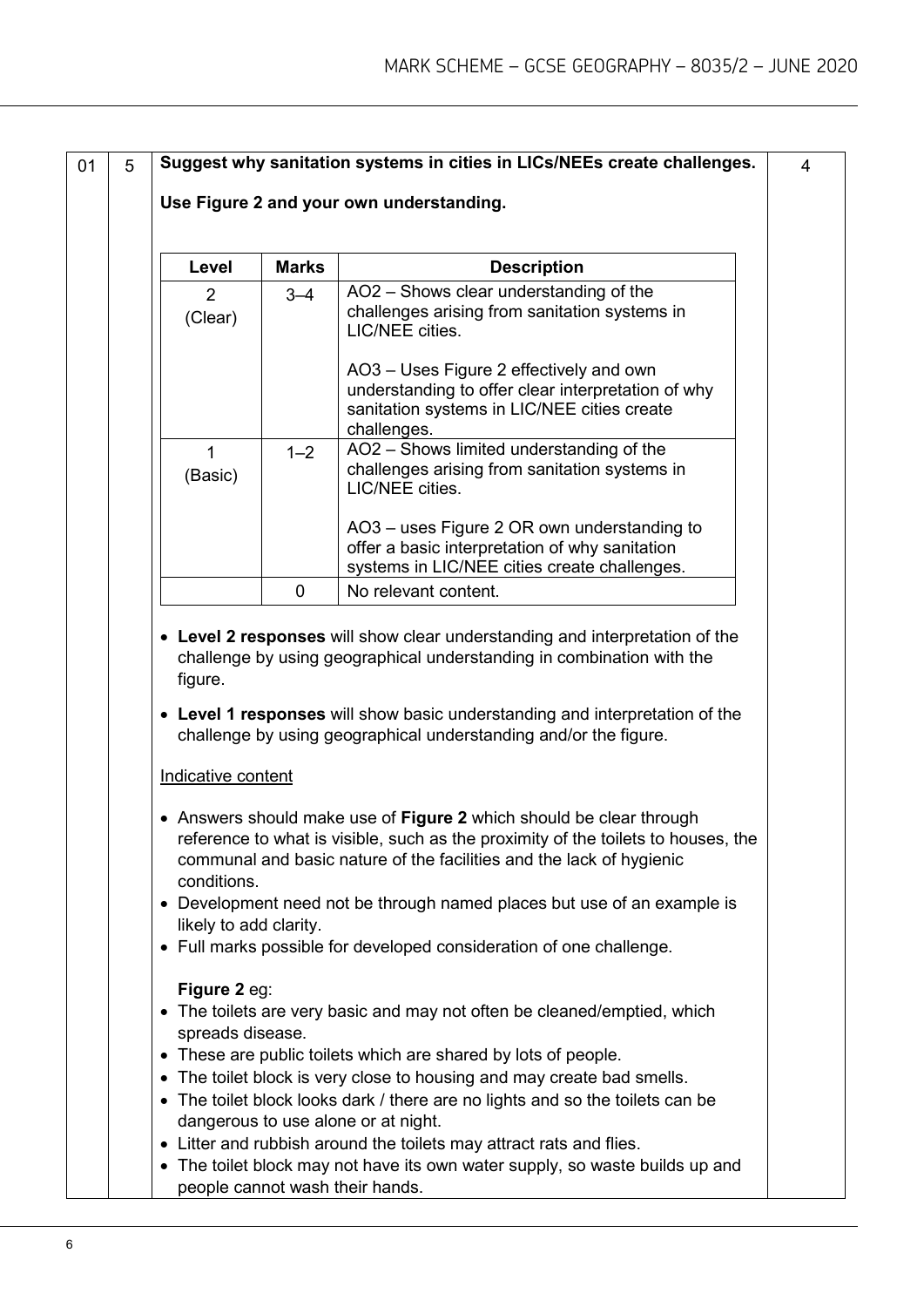| Own understanding eg:<br>• Many LIC/NEE cities are growing rapidly with high levels of natural increase<br>and rural to urban migration, which makes it difficult for enough facilities to<br>be provided to all the people.<br>• The new migrants to the city may have very little money and they have to<br>build their own houses from waste material. They cannot afford to build their<br>own toilets<br>• Many people have to use the toilets, which means they soon get dirty, and                                           |
|-------------------------------------------------------------------------------------------------------------------------------------------------------------------------------------------------------------------------------------------------------------------------------------------------------------------------------------------------------------------------------------------------------------------------------------------------------------------------------------------------------------------------------------|
| disease can spread easily.<br>• The slums/squatter settlements are unplanned and sometimes illegal and so<br>may not have sewers or clean water pipes.<br>• LIC/NEE governments may lack the money to build sufficient toilets or to<br>maintain them / ensure they are safe.<br>• There may be a charge for using public toilets, which people in poverty<br>cannot afford – so they are forced to go in the street instead, spreading<br>disease.<br>• Many children die from diseases caught by living in unsanitary conditions. |
| $AO2 = 2$ marks<br>$AO3 = 2$ marks                                                                                                                                                                                                                                                                                                                                                                                                                                                                                                  |

| 6 | Complete Figure 3 using the following data.   |  |
|---|-----------------------------------------------|--|
|   | One mark for correct completion of pictogram. |  |
|   | Five complete symbols for the mark.           |  |
|   | $AO4 = 1$ mark                                |  |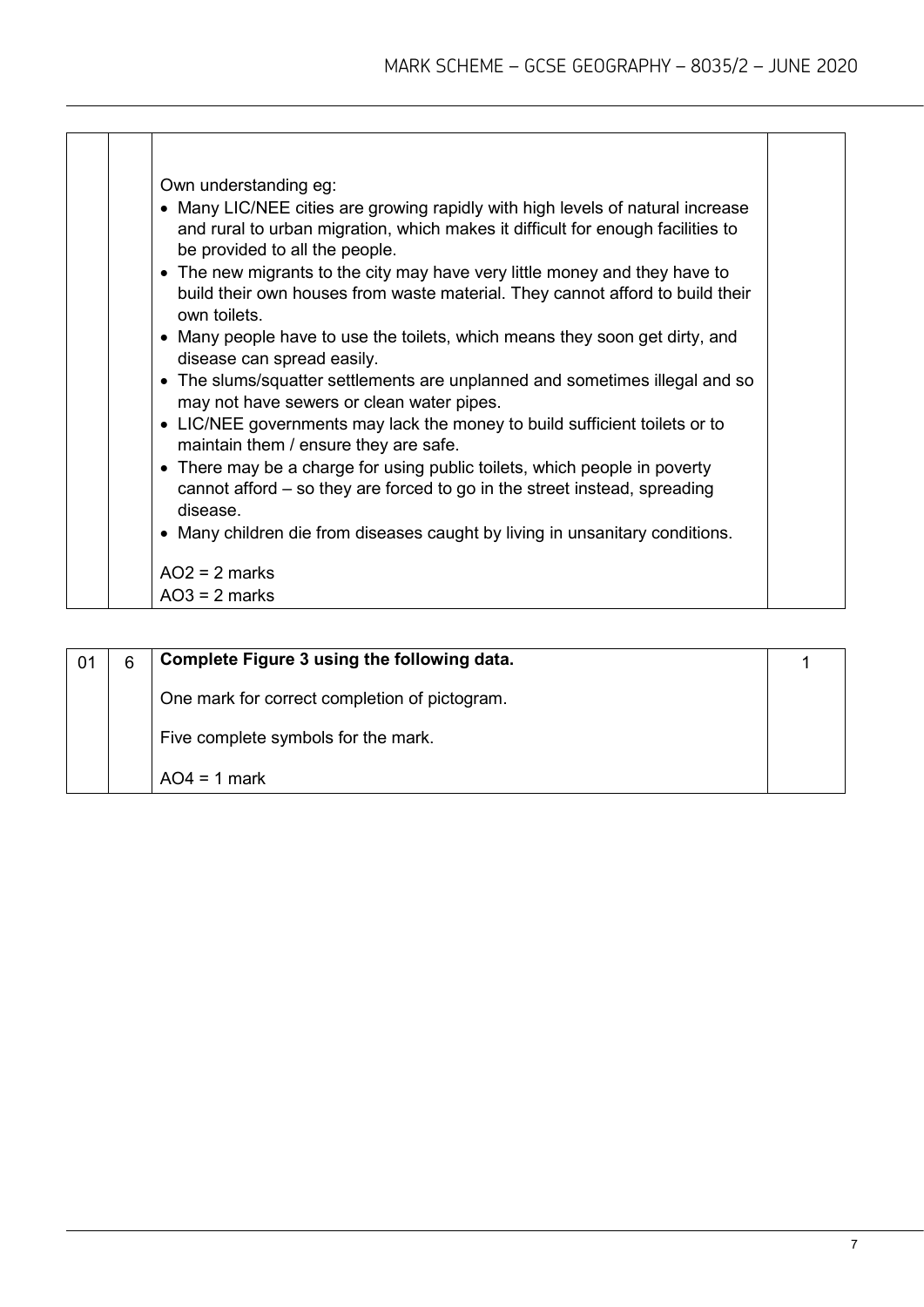| 01 | Outline one advantage of recycling waste.<br>One mark for a basic statement, eg<br>• Reduces amount going to landfill (1)<br>• Saves resources (1)<br>• Reduction in energy consumption (1)                                                                                                                                                                          |  |
|----|----------------------------------------------------------------------------------------------------------------------------------------------------------------------------------------------------------------------------------------------------------------------------------------------------------------------------------------------------------------------|--|
|    | Two marks for a developed idea, eg<br>• Reduces amount going to landfill (1) which cuts the amount of land needed<br>to bury waste $(d)$ $(1)$<br>• Saves resources (1) as new materials do not have to be found to replace<br>those thrown away $(d)$ $(1)$<br>• Reduction in energy consumption (1) as recycling is a less energy intensive<br>process $(d)$ $(1)$ |  |
|    | Credit any reasonable advantage.                                                                                                                                                                                                                                                                                                                                     |  |
|    | No credit for description of a recycling process.<br>$AO1 = 2$ marks                                                                                                                                                                                                                                                                                                 |  |

| 01 | 8 | sustainability.           |              | Assess the importance of managing transport as part of urban                                                                                                                                                                                                                                                      | 6 |
|----|---|---------------------------|--------------|-------------------------------------------------------------------------------------------------------------------------------------------------------------------------------------------------------------------------------------------------------------------------------------------------------------------|---|
|    |   | Level                     | <b>Marks</b> | <b>Description</b>                                                                                                                                                                                                                                                                                                |   |
|    |   | 3<br>(Detailed)           | $5 - 6$      | AO2 - Shows detailed understanding of the relationship<br>between managing transport and urban sustainability.<br>AO3 - Demonstrates thorough application of<br>knowledge and understanding to offer well developed<br>assessment of the importance of managing transport as<br>an urban sustainability strategy. |   |
|    |   | $\overline{2}$<br>(Clear) | $3 - 4$      | AO2 - Shows clear understanding of the relationship<br>between managing transport and urban sustainability.<br>AO3 - Demonstrates some application of knowledge<br>and understanding to offer clear assessment of the<br>importance of managing transport as an urban<br>sustainability strategy.                 |   |
|    |   | 1<br>(Basic)              | $1 - 2$      | AO2 - Shows limited understanding of the relationship<br>between managing transport and urban sustainability.<br>AO3 - Demonstrates limited application of knowledge<br>and understanding through basic assessment of the<br>importance of managing transport as an urban<br>sustainability strategy.             |   |
|    |   |                           | 0            | No relevant content                                                                                                                                                                                                                                                                                               |   |
|    |   | urban sustainability.     |              | • Level 3 responses will provide a well-developed assessment of the<br>contribution transport management makes to urban sustainability.<br>• Level 2 responses will show clarity in offering partial overall assessment or<br>a stronger assessment of one aspect of transport management's link to               |   |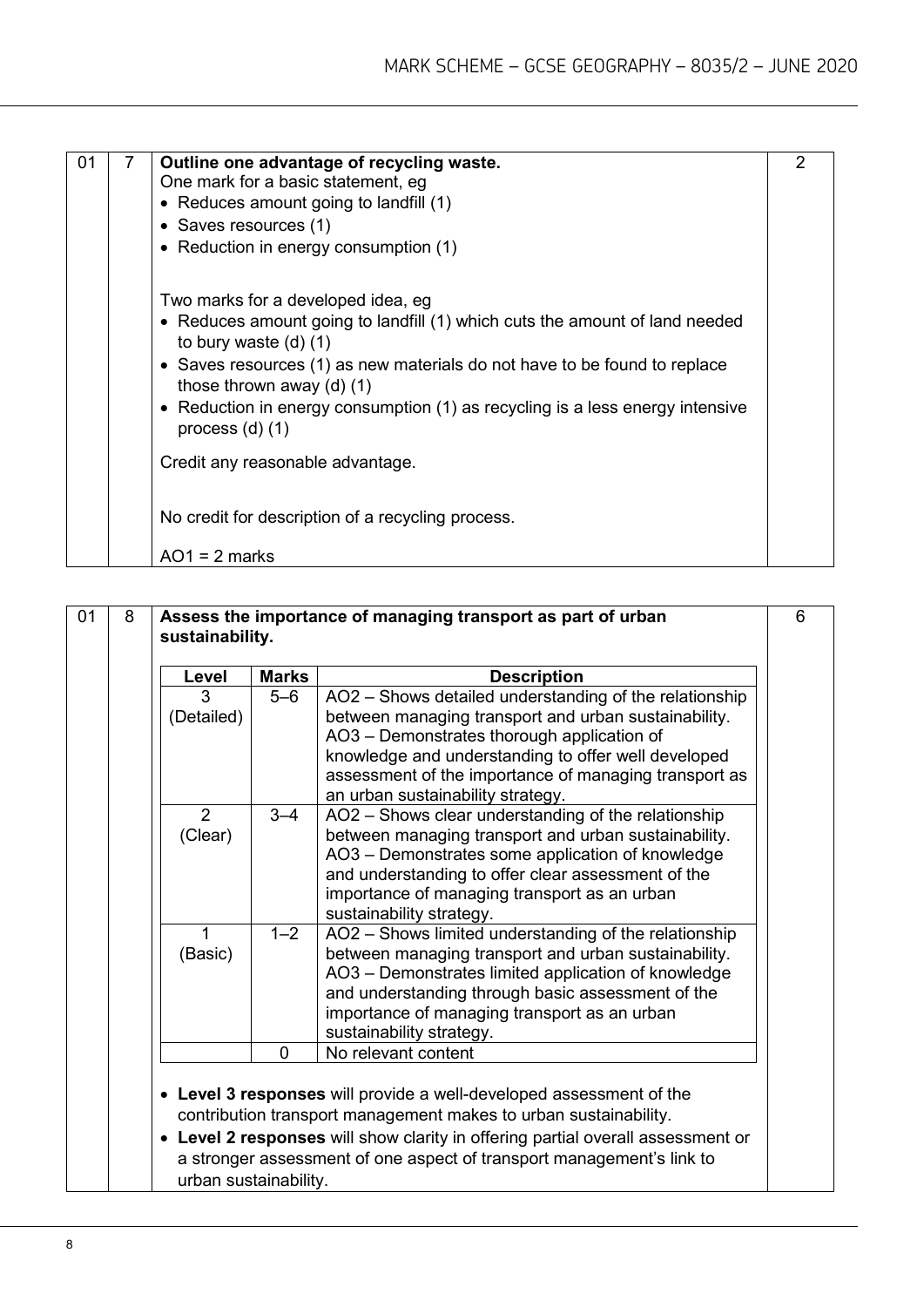| • Level 1 responses will show simple assessment of the link between<br>managing transport and urban sustainability, or merely assert its value.                                                                                                                                                                                                                                                                      |  |
|----------------------------------------------------------------------------------------------------------------------------------------------------------------------------------------------------------------------------------------------------------------------------------------------------------------------------------------------------------------------------------------------------------------------|--|
|                                                                                                                                                                                                                                                                                                                                                                                                                      |  |
| Indicative content<br>• Full marks possible for well-developed consideration of one transport<br>strategy.                                                                                                                                                                                                                                                                                                           |  |
| • The question does not specify HIC or LIC, so both are equally valid.<br>• Whilst the specification refers to traffic management in the context of<br>reducing congestion answers may address this aspect but also others,<br>developing the answer through some assessment of the value of<br>management with regard to sustainability.<br>• Development need not be through named places but use of an example is |  |
| likely to add clarity. Development may also be found in explanation of<br>processes of urban greening and the associated effects.<br>• Credit both environmental, economic and social sustainability, the latter two                                                                                                                                                                                                 |  |
| may well be more implicit.                                                                                                                                                                                                                                                                                                                                                                                           |  |
| • A wide range of schemes might be mentioned, eg congestion charging, road<br>pricing, low emission zones, car sharing, parking restrictions, park and ride<br>schemes, quota schemes for car ownership, petrol pricing, promoting and<br>improving public transport. Credit any that are reasonable.                                                                                                                |  |
| • Promoting public transport will reduce congestion which will result in lower<br>emissions and improved air quality, especially $NOx$ with resulting benefits for<br>health and therefore making cities more 'liveable'. When people want to live<br>in cities the population can be sustained without outflow to the suburbs,<br>particularly of families with children.                                           |  |
| • Integrated Transport Systems, such as the one in Bristol, make living car<br>free possible which will reduce carbon consumption and emissions and<br>therefore help to combat climate change.                                                                                                                                                                                                                      |  |
| • Reduction in traffic, eg 45% less traffic and 25% fewer accidents in<br>Singapore as a result of their policies will reduce frustration for drivers and<br>make cities safer, thus reducing stress for people travelling.                                                                                                                                                                                          |  |
| • Similar points could be developed for other initiatives such as protected<br>bicycle lanes and the ease associated with the Oyster card system                                                                                                                                                                                                                                                                     |  |
| • Reducing congestion will improve travel times meaning that people are less<br>likely to be late for work and products delivered on time so businesses are<br>able to maintain their income.                                                                                                                                                                                                                        |  |
| $AO2 = 3$ marks<br>$AO3 = 3$ marks                                                                                                                                                                                                                                                                                                                                                                                   |  |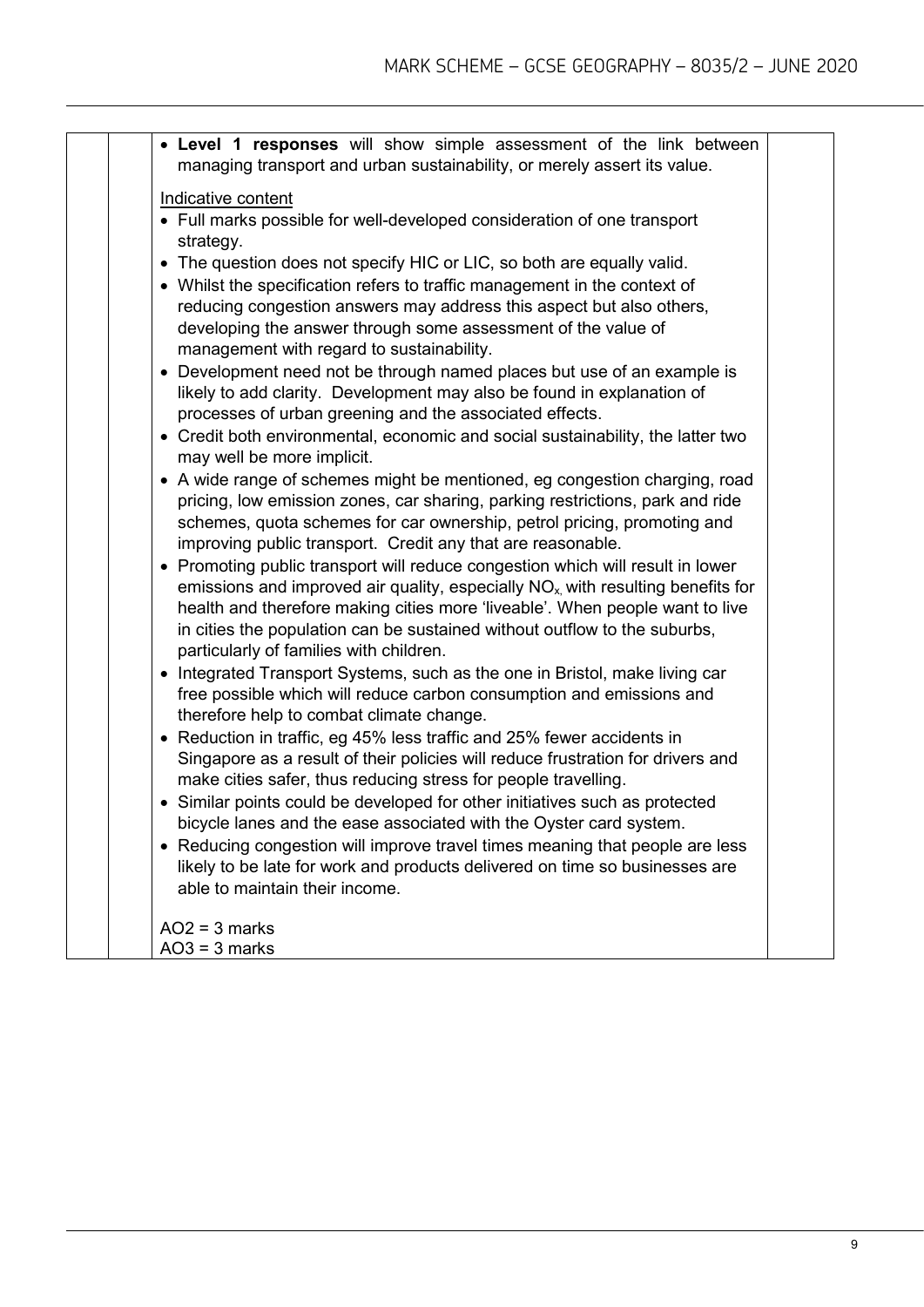| 01 | 9  | What is the 6 figure grid reference for the point marked X? Shade one<br>circle only. |  |
|----|----|---------------------------------------------------------------------------------------|--|
|    |    | One mark for the correct answer                                                       |  |
|    |    | <b>B</b> 098282                                                                       |  |
|    |    | $AO4 = 1$ mark                                                                        |  |
|    | 10 | What is the straight line distance, to the nearest 100 m, from point X to             |  |

| 01 | 10 | What is the straight line distance, to the nearest 100 m, from point X to<br>the centre of the rail and bus station at 092288? Shade one circle only. |  |
|----|----|-------------------------------------------------------------------------------------------------------------------------------------------------------|--|
|    |    | One mark for the correct answer                                                                                                                       |  |
|    |    | $C$ 900 m                                                                                                                                             |  |
|    |    | $AO4 = 1$ mark                                                                                                                                        |  |

| Level        | <b>Marks</b>   | <b>Description</b>                                                                                   |
|--------------|----------------|------------------------------------------------------------------------------------------------------|
| 3            | $7 - 9$        | AO1 - Demonstrates detailed and precise knowledge                                                    |
| (Detailed)   |                | of places and processes in urban environments.                                                       |
|              |                | AO2 - Shows a thorough understanding of how urban<br>regeneration in the UK solves urban problems.   |
|              |                | AO3 - Demonstrates thorough application of                                                           |
|              |                | knowledge and understanding to make thorough                                                         |
|              |                | analysis of how urban regeneration helps to solve                                                    |
|              |                | urban problems.                                                                                      |
| 2<br>(Clear) | $4 - 6$        | AO1 - Demonstrates reasonable knowledge of places<br>and processes in urban environments.            |
|              |                | AO2 - Shows clear understanding of how urban                                                         |
|              |                | regeneration in the UK solves urban problems.                                                        |
|              |                | AO3 - Demonstrates reasonable application of                                                         |
|              |                | knowledge and understanding to make partial analysis                                                 |
|              |                | of how urban regeneration helps to solve urban<br>problems.                                          |
| 1            | $1 - 3$        | AO1 - Demonstrates limited knowledge of places and                                                   |
| (Basic)      |                | processes in urban environments.                                                                     |
|              |                | AO2 - Shows limited understanding of how urban                                                       |
|              |                | regeneration in the UK solves urban problems.<br>AO3 - Demonstrates limited application of knowledge |
|              |                | and understanding to make limited analysis of how                                                    |
|              |                | urban regeneration helps to solve urban problems.                                                    |
|              | $\overline{0}$ | No relevant content                                                                                  |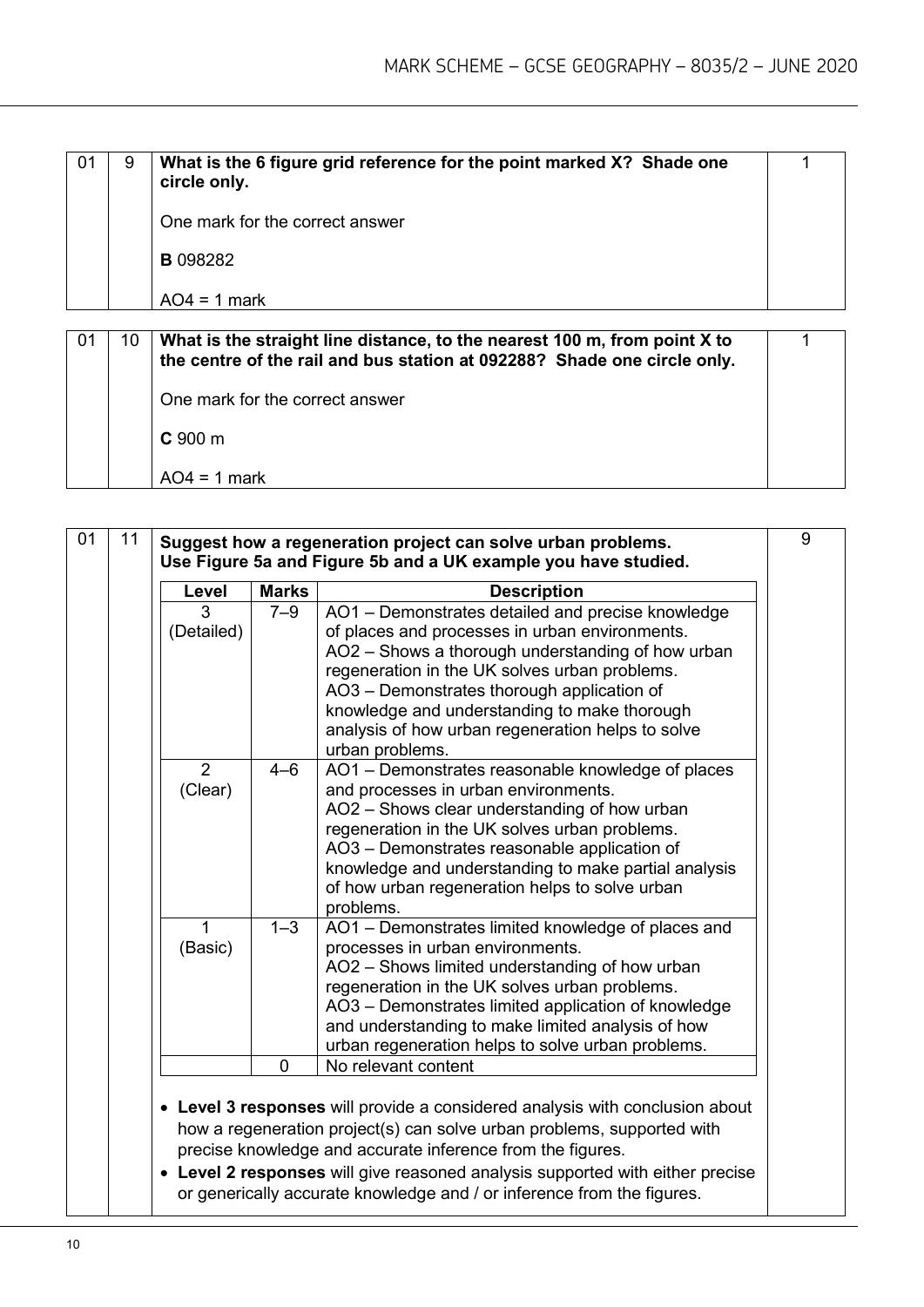- **Level 1 responses** will show simple analysis of urban regeneration supported with simple knowledge or direct comment on the figures.
- **Max Level 2** if no named example or named example not in the UK**.**

#### Indicative content

- The answer requires some judgement of the degree to which the scheme shown and one other scheme have addressed the reasons why the area needed regeneration.
- Reference to the figures indicating need for regeneration may come from eg run down appearance, the lack of any industrial / commercial activity taking place, what appear to be abandoned warehouse units, closed industry, lack of street lighting, looks unsafe.
- Reference to the figures indicating achievement(s) of regeneration may come from eg area has clearly had visual improvements such as re-painting and murals, the abandoned warehouses are now in use for other things: food and drink and a gallery can be seen, far more street lighting, now busy with many people, range of ages suggests community engagement.
- Some students may have studied this regeneration therefore credit knowledge that cannot be gained from the figures as evidence of the UK example required eg this is the Fruit Market area of Hull, an £80 m scheme, the street is Humber Street, the second photo shows the 'Humber Street Sesh' an annual urban festival aimed at families, names of businesses in the area such as 'Thieving Harry's' which is the venue in the right foreground, that the development features mixed use including housing and is a partnership scheme (Wykeland / Beal / Hull City Council).
- Other likely examples are: Temple Quarter, Bristol; New Islington, Manchester, East Village / Olympic Park, London; Any other reasonable example should be credited.
- Precise content will clearly therefore depend upon the example chosen but is likely to cover such issues as:
- Improved sustainable transport locally such as walking and cycling routes; better access to surrounding areas / city centre from areas that were 'cut off' by existing infrastructure such as canals and urban dual carriageways; mixed use developments to bring business back and families in; an emphasis on affordable / social housing; transport upgrades such as railways and trams to improve commuting and connections to other cities; development of entertainment and events to foster sense of community; derelict old industries replaced with high-tech and creative industries; creation of green space / environmental improvements to make areas healthier and more appealing.

No credit for any opportunities created by urban growth.

 $AO1 = 3$  marks  $AO2 = 3$  marks  $AO3 = 3$  marks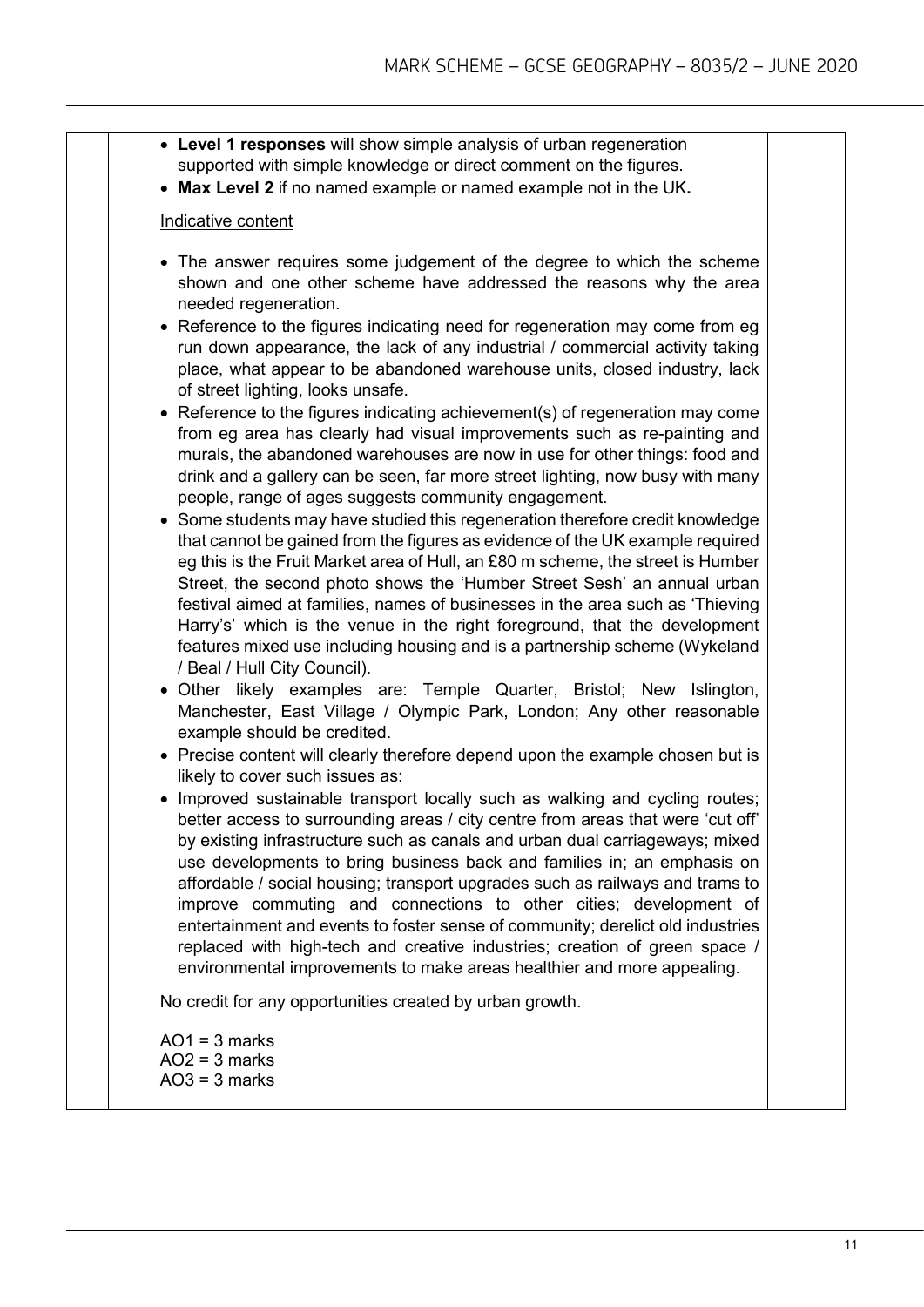| Spelling, punctuation and grammar (SPaG)                                                                                                                                                                                                                                                      |   |
|-----------------------------------------------------------------------------------------------------------------------------------------------------------------------------------------------------------------------------------------------------------------------------------------------|---|
| <b>High performance</b><br>• Learners spell and punctuate with consistent accuracy.<br>• Learners use rules of grammar with effective control of meaning overall.<br>• Learners use a wide range of specialist terms as appropriate.                                                          | 3 |
| Intermediate performance<br>• Learners spell and punctuate with considerable accuracy.<br>• Learners use rules of grammar with general control of meaning overall.<br>• Learners use a good range of specialist terms as appropriate.                                                         | 2 |
| <b>Threshold performance</b><br>• Learners spell and punctuate with reasonable accuracy.<br>• Learners use rules of grammar with some control of meaning and any errors<br>do not significantly hinder meaning overall.<br>• Learners use a limited range of specialist terms as appropriate. |   |
| No marks awarded<br>• The learner writes nothing.<br>• The learner's response does not relate to the question.<br>• The learner's achievement in SPaG does not reach the threshold<br>performance level, for example errors in spelling, punctuation and grammar<br>severely hinder meaning.  | ŋ |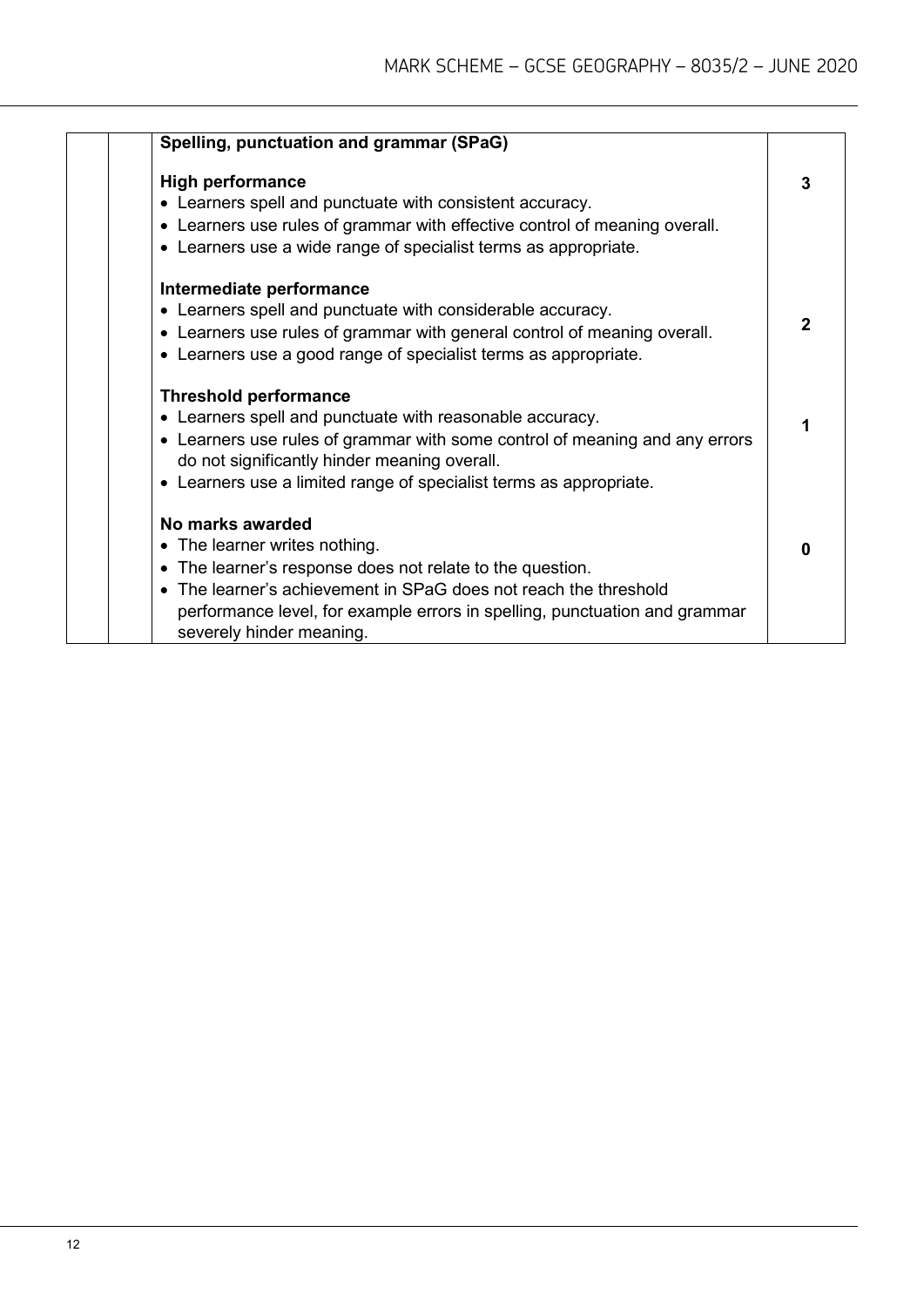#### **Section B**

| Qu | Pt | <b>Marking Guidance</b> | <b>Total</b><br>marks |
|----|----|-------------------------|-----------------------|
|    |    |                         |                       |

| 02 | 1 | Using Figure 6, what is Mexico's share of world trade?                                                                                                                                                                                                                                                                                                                                                                                                                                                                                                                                                                                                                                                                                                                                                                                                  | 1 |
|----|---|---------------------------------------------------------------------------------------------------------------------------------------------------------------------------------------------------------------------------------------------------------------------------------------------------------------------------------------------------------------------------------------------------------------------------------------------------------------------------------------------------------------------------------------------------------------------------------------------------------------------------------------------------------------------------------------------------------------------------------------------------------------------------------------------------------------------------------------------------------|---|
|    |   |                                                                                                                                                                                                                                                                                                                                                                                                                                                                                                                                                                                                                                                                                                                                                                                                                                                         |   |
|    |   | 1.43%                                                                                                                                                                                                                                                                                                                                                                                                                                                                                                                                                                                                                                                                                                                                                                                                                                                   |   |
|    |   | $AO4 = 1$ mark                                                                                                                                                                                                                                                                                                                                                                                                                                                                                                                                                                                                                                                                                                                                                                                                                                          |   |
|    |   |                                                                                                                                                                                                                                                                                                                                                                                                                                                                                                                                                                                                                                                                                                                                                                                                                                                         |   |
| 02 | 2 | Using Figure 6, what is the difference between China and the USA's<br>share of world trade?                                                                                                                                                                                                                                                                                                                                                                                                                                                                                                                                                                                                                                                                                                                                                             | 1 |
|    |   | 8.03%                                                                                                                                                                                                                                                                                                                                                                                                                                                                                                                                                                                                                                                                                                                                                                                                                                                   |   |
|    |   | No credit if rounded.                                                                                                                                                                                                                                                                                                                                                                                                                                                                                                                                                                                                                                                                                                                                                                                                                                   |   |
|    |   | $AO4 = 1$ mark                                                                                                                                                                                                                                                                                                                                                                                                                                                                                                                                                                                                                                                                                                                                                                                                                                          |   |
|    |   |                                                                                                                                                                                                                                                                                                                                                                                                                                                                                                                                                                                                                                                                                                                                                                                                                                                         |   |
| 02 | 3 | Outline the limitations of economic measures of development.                                                                                                                                                                                                                                                                                                                                                                                                                                                                                                                                                                                                                                                                                                                                                                                            | 3 |
|    |   | Candidates are not expected to make any use of figure 6 and there is no<br>credit for doing so, however they may use this to inform their answer.                                                                                                                                                                                                                                                                                                                                                                                                                                                                                                                                                                                                                                                                                                       |   |
|    |   | They should show an awareness of how economic measures, especially<br>simplistic measures such as GNI, can be misleading eg Economic measures<br>do not take any account of people's quality of life (1) which is important in<br>social terms (1) as development involves aspects other than simply<br>economic (1) Economic measures tend to be per person (1) so do not allow<br>for extremes of wealth and poverty (1) eg Saudi Arabia has vast oil wealth<br>and high GNI which is not shared (1) Many economic measures are in US\$<br>so do not allow for the relative spending power of different currencies (1)<br>Economic measures have limited value in the poorest countries (1) because<br>many people are subsistence farmers / work in the informal sector (1) so are<br>economically active but will not feature in such measures (1). |   |
|    |   | Max 2 for 2 separate points                                                                                                                                                                                                                                                                                                                                                                                                                                                                                                                                                                                                                                                                                                                                                                                                                             |   |
|    |   | 1x3, or $(1+1)+1$                                                                                                                                                                                                                                                                                                                                                                                                                                                                                                                                                                                                                                                                                                                                                                                                                                       |   |
|    |   | No credit for general answers regarding the unreliability of single measures<br>other than economic.<br>No credit for outlining the advantages of non-economic measures.                                                                                                                                                                                                                                                                                                                                                                                                                                                                                                                                                                                                                                                                                |   |
|    |   | $AO1 = 3$ marks                                                                                                                                                                                                                                                                                                                                                                                                                                                                                                                                                                                                                                                                                                                                                                                                                                         |   |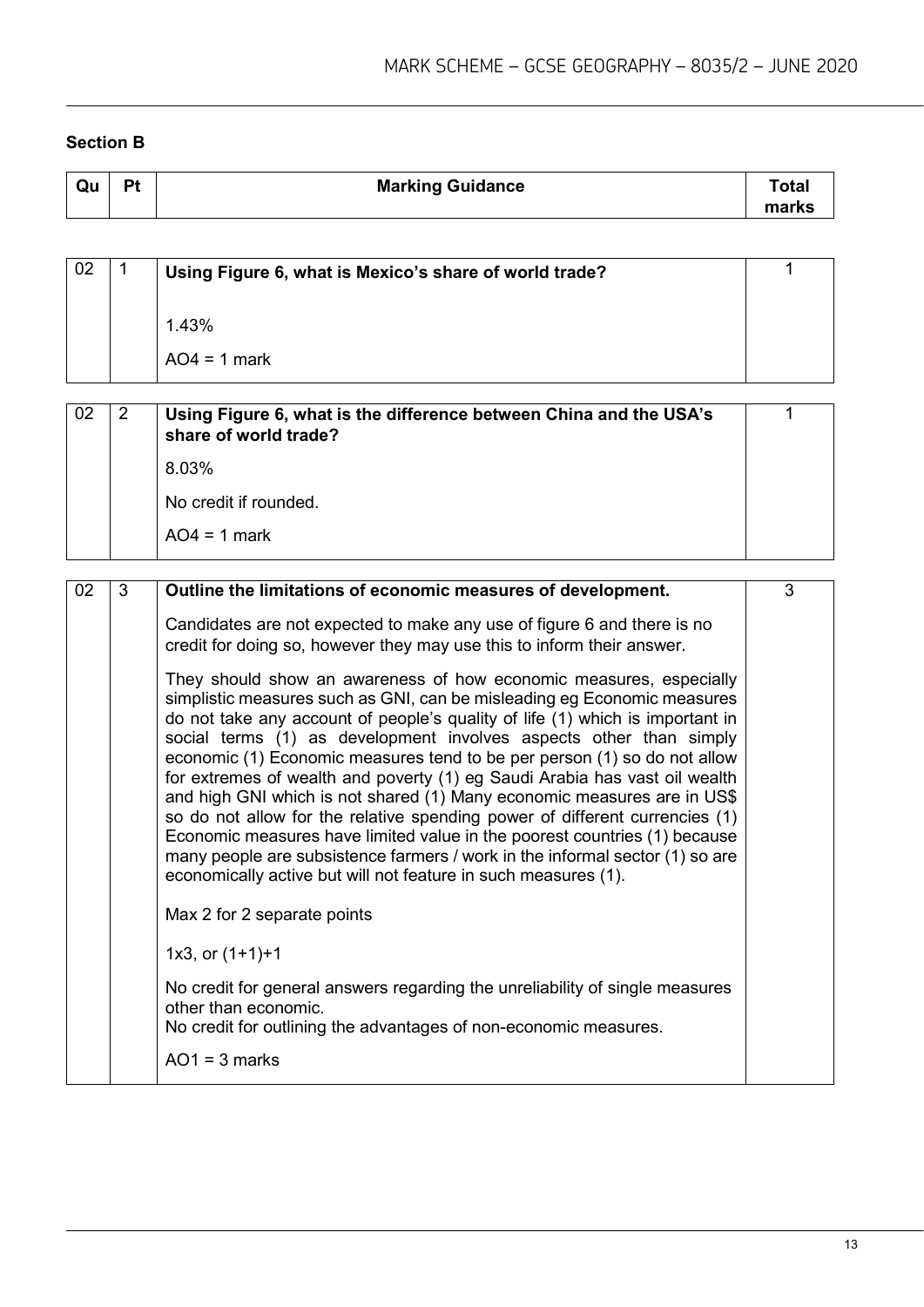| development.                     |                           |                                                                                                                                                                                                                                                                                                                                                                    |
|----------------------------------|---------------------------|--------------------------------------------------------------------------------------------------------------------------------------------------------------------------------------------------------------------------------------------------------------------------------------------------------------------------------------------------------------------|
| Level                            | <b>Marks</b>              | <b>Description</b>                                                                                                                                                                                                                                                                                                                                                 |
| $\overline{2}$<br>(Clear)        | $3 - 4$                   | AO1 - Clear knowledge of physical and economic<br>factors affecting development.                                                                                                                                                                                                                                                                                   |
|                                  |                           | AO2 – Shows clear understanding of physical and<br>economic factors on development.                                                                                                                                                                                                                                                                                |
| $\mathbf{1}$<br>(Basic)          | $1 - 2$                   | AO1 - Limited knowledge of physical and / or<br>economic factors affecting development.                                                                                                                                                                                                                                                                            |
|                                  |                           | AO2 - Shows limited understanding of physical and /<br>or economic factors on development.                                                                                                                                                                                                                                                                         |
|                                  | 0                         | No relevant content                                                                                                                                                                                                                                                                                                                                                |
|                                  | processes of development. | • Development need not be through named places but use of an example is<br>likely to add clarity. Development may also be found in explanation of<br>• It is likely that answers will focus on the negative but it would be legitimate<br>to offer and answer focussed on positive aspects of development factors                                                  |
|                                  |                           | and / or and answer of contrasting fortunes.                                                                                                                                                                                                                                                                                                                       |
| • Physical factors:<br>progress. |                           | $\circ$ Landlocked countries will struggle to trade goods easily without ports,<br>many of the world's landlocked countries are LIC/NEEs.<br>o Natural Hazards may limit economic growth as infrastructure will be<br>damaged, limiting industrial output and trade and funds will be needed for<br>repairing damage rather than new development which would allow |
|                                  |                           | $\circ$ Climate related diseases and pests will limit the ability of a population to<br>work and irregular / limited rainfall will limit water supply, essential for<br>settled farming. This is the least secure physical and developmental link.                                                                                                                 |
| • Economic factors:              |                           | $\circ$ HICs and TNCs pay as little as possible for their commodities and raw                                                                                                                                                                                                                                                                                      |
|                                  | from copper.              | materials and LICs are further vulnerable to world market fluctuations.<br>$\circ$ Many LICs are trapped in primary product dependency and rely for a<br>large % of their income on a single primary product eg Zambia 60% GDP                                                                                                                                     |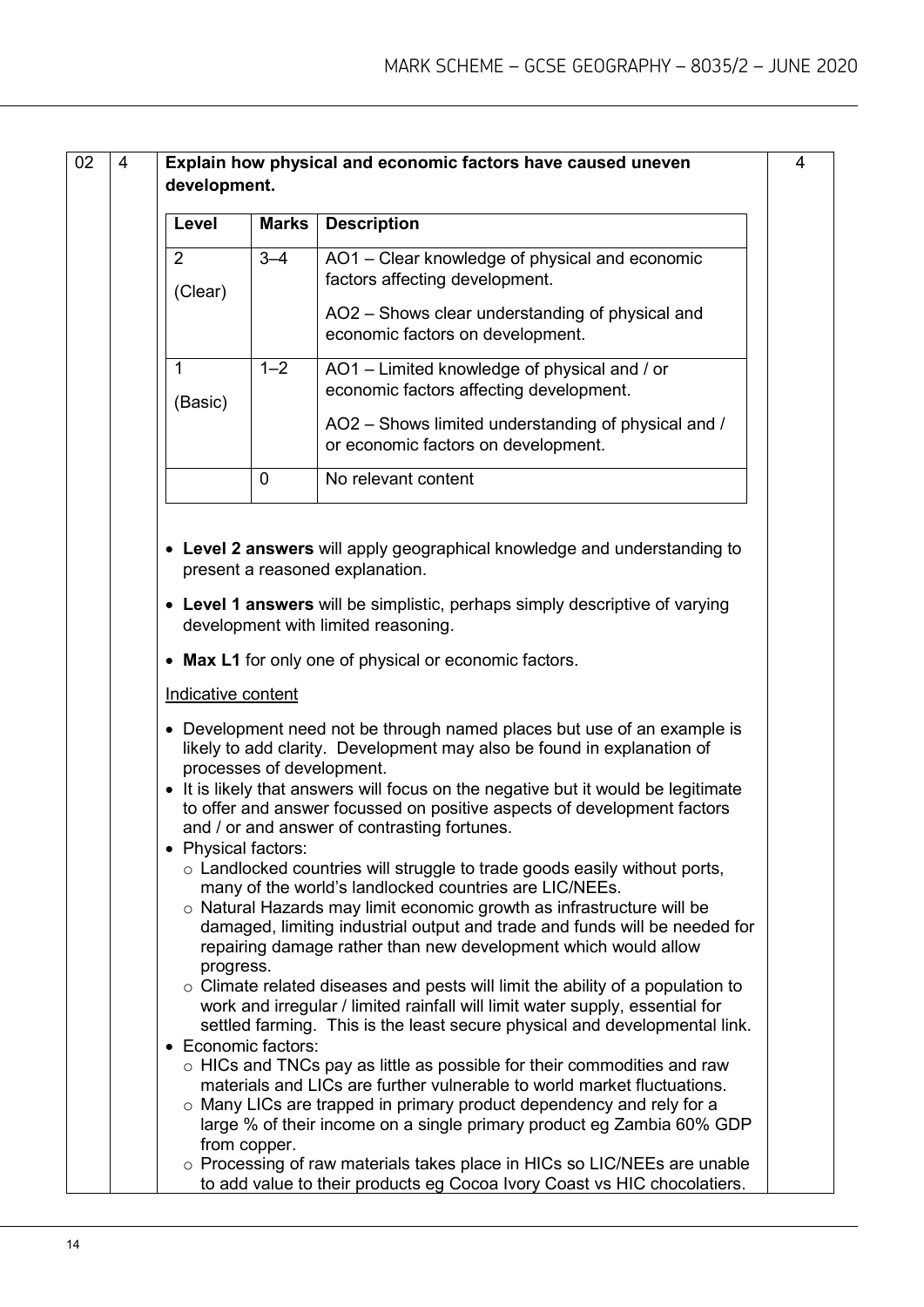| No credit for factors other than physical and economic.<br>$AO1 = 2$ marks<br>$AO2 = 2$ marks |  |
|-----------------------------------------------------------------------------------------------|--|
|-----------------------------------------------------------------------------------------------|--|

| -02 | 5 | Describe the trend shown in Figure 7a.                                                                                                                |  |
|-----|---|-------------------------------------------------------------------------------------------------------------------------------------------------------|--|
|     |   | A simple statement is all that is required for 1 mark.                                                                                                |  |
|     |   | The number of tourists has increased (1) overall increase (1) generally<br>increased with a dip in 2015 / some years where the numbers are level (1). |  |
|     |   | $AO4 = 1$ mark                                                                                                                                        |  |

| 6 | Using Figure 7b, state one benefit of tourism to South Africa's economy.                                                              | -1 |
|---|---------------------------------------------------------------------------------------------------------------------------------------|----|
|   | The two relevant statements are:                                                                                                      |    |
|   | Tourism brings in much needed Foreign Currency (1) and Tourism helps<br>develop infrastructure in the country (1).                    |    |
|   | These may be merely lifted or paraphrased eg foreign currency has more<br>value (1) tourism brings roads which improve transport (1). |    |
|   | No credit for vague statements about 'money' or 'jobs'.                                                                               |    |
|   | $AO4 = 1$ mark                                                                                                                        |    |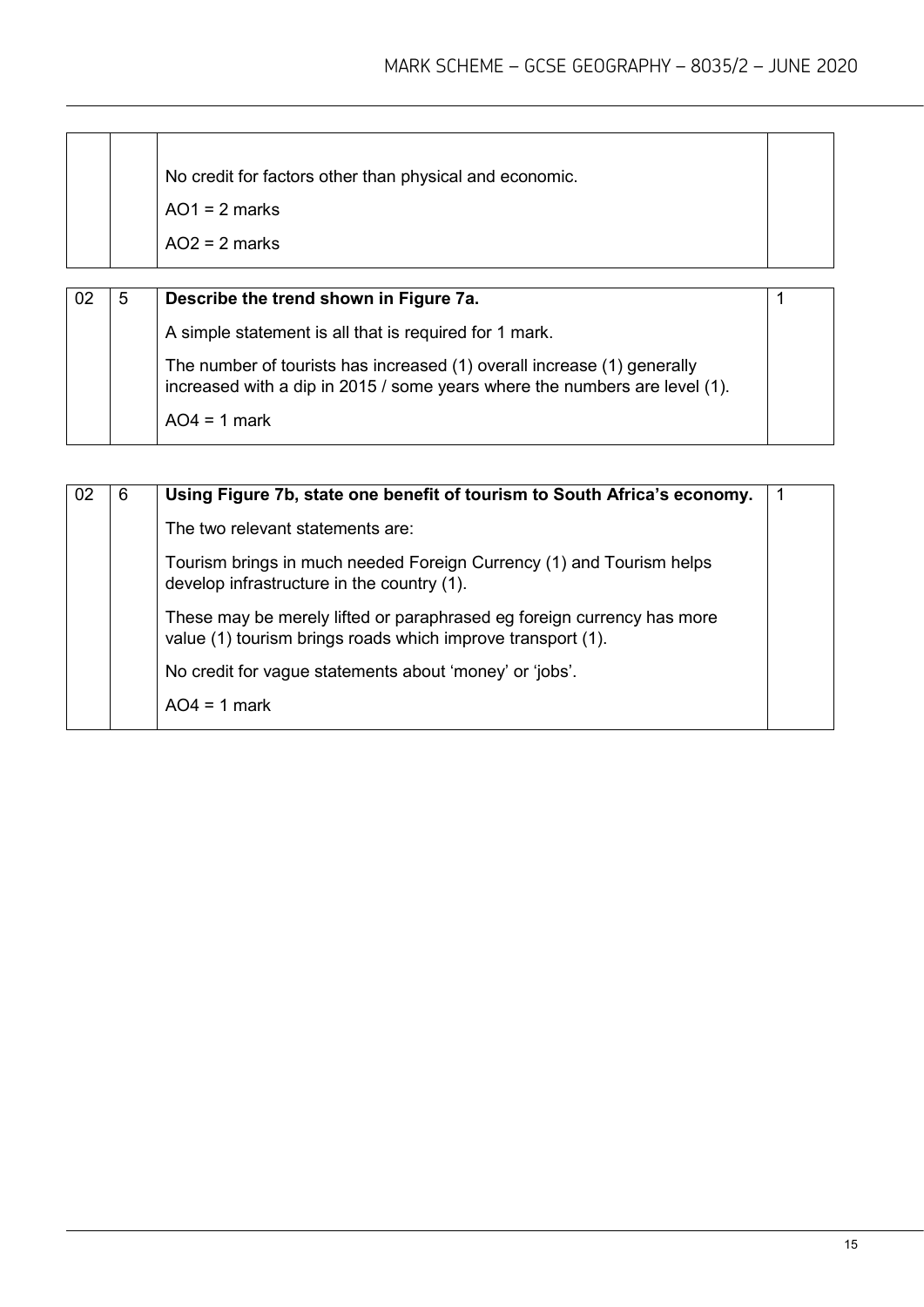|                           | your answer.           |                                                                                                                                                                                                                                                                                                                                                                               |
|---------------------------|------------------------|-------------------------------------------------------------------------------------------------------------------------------------------------------------------------------------------------------------------------------------------------------------------------------------------------------------------------------------------------------------------------------|
| Level                     | <b>Marks</b>           | <b>Description</b>                                                                                                                                                                                                                                                                                                                                                            |
| 3<br>(Detailed)           | $5-6$                  | AO2 - Shows thorough understanding of how tourism<br>can reduce the development gap.                                                                                                                                                                                                                                                                                          |
|                           |                        | AO3 - Demonstrates thorough application of<br>knowledge and understanding to judge the efficacy of<br>tourism in reducing the development gap.                                                                                                                                                                                                                                |
| $\overline{2}$<br>(Clear) | $3 - 4$                | AO2 - Shows clear understanding of how tourism can<br>reduce the development gap.                                                                                                                                                                                                                                                                                             |
|                           |                        | AO3 - Demonstrates reasonable application of<br>knowledge and understanding to judge the efficacy of<br>tourism in reducing the development gap.                                                                                                                                                                                                                              |
| 1<br>(Basic)              | $1 - 2$                | AO2 - Shows limited understanding of how tourism<br>can reduce the development gap.                                                                                                                                                                                                                                                                                           |
|                           |                        | AO3 - Demonstrates limited application of knowledge<br>and understanding to make limited judgement of the<br>efficacy of tourism in reducing the development gap.                                                                                                                                                                                                             |
|                           | 0                      | No relevant content                                                                                                                                                                                                                                                                                                                                                           |
|                           |                        |                                                                                                                                                                                                                                                                                                                                                                               |
|                           | figure and an example. | • Level 3 responses will provide reasoned judgement of the efficacy of<br>tourism as a means to aid development supported by evidence from the<br>tourism using an example with implicit use of the evidence or generic<br>assessment of tourism's value with precise use of the evidence.<br>or merely assert the value or lack of it.<br>• Max Level 2 if no named example. |
| Indicative content        |                        |                                                                                                                                                                                                                                                                                                                                                                               |
| bubbles.                  |                        | Level 2 responses will either provide reasoned judgement of the efficacy of<br>• Level 1 responses will give basic link(s) between tourism and development<br>• Answers should make use of Figures 7a and 7b which need only be<br>inferred through the mention of aspects visible in the graph or speech                                                                     |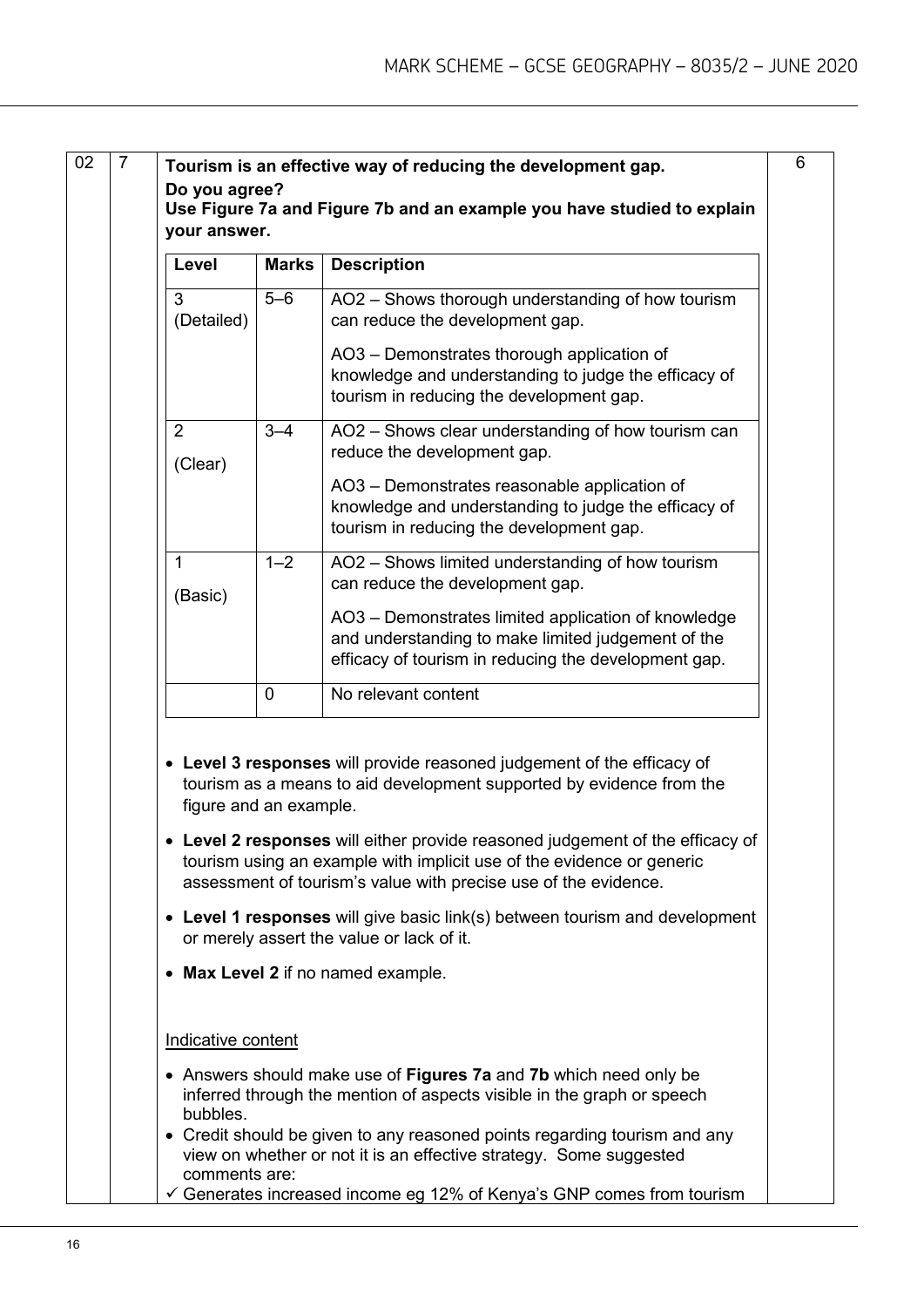| $\checkmark$ Provides direct and indirect employment eg 600 000 in Kenya<br>$\checkmark$ Provides employment when few other options are available in LIC/NEEs<br>$\checkmark$ Infrastructure improvements such as upgraded roads and airports for<br>tourists will assist wider development<br>$\checkmark$ Income is in foreign currency such as dollars which has a greater buying<br>power than that of the host country<br>* Much of the money is never seen by the host country as it goes to the travel<br>company and is therefore lost in leakage<br>* Many tourist resorts are 'all inclusive' so the tourists do not spend money in<br>the wider economy outside the resort<br>* Much of the employment available is low skilled and low paid.<br>* The demands of tourists can influence existing industries negatively, eg<br>crop damage from animals kept for safaris |  |
|-------------------------------------------------------------------------------------------------------------------------------------------------------------------------------------------------------------------------------------------------------------------------------------------------------------------------------------------------------------------------------------------------------------------------------------------------------------------------------------------------------------------------------------------------------------------------------------------------------------------------------------------------------------------------------------------------------------------------------------------------------------------------------------------------------------------------------------------------------------------------------------|--|
| No credit for discussion of strategies other than tourism.                                                                                                                                                                                                                                                                                                                                                                                                                                                                                                                                                                                                                                                                                                                                                                                                                          |  |
| $AO2 = 3$ marks<br>$AO3 = 3$ marks                                                                                                                                                                                                                                                                                                                                                                                                                                                                                                                                                                                                                                                                                                                                                                                                                                                  |  |
|                                                                                                                                                                                                                                                                                                                                                                                                                                                                                                                                                                                                                                                                                                                                                                                                                                                                                     |  |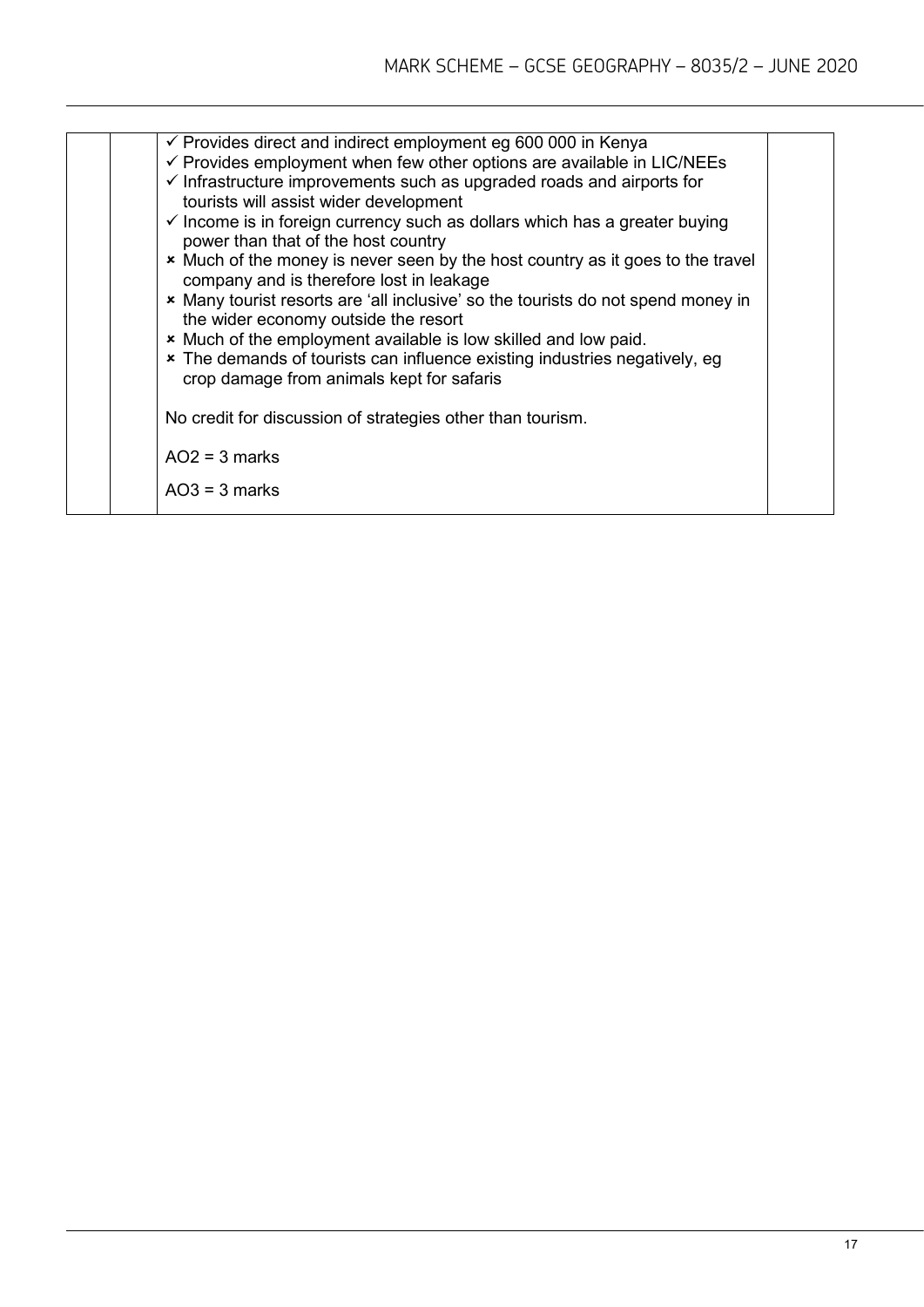| 8 | Calculate the median life expectancy shown in Figure 8.                                                     |  |
|---|-------------------------------------------------------------------------------------------------------------|--|
|   | One mark for working, one mark for correct answer.<br>Two marks if answer correct with no apparent working. |  |
|   | 81.1                                                                                                        |  |
|   | $AO4 = 2$ marks                                                                                             |  |

| 02 | 9 | How might the data in Figure 8 suggest a north-south divide in the UK?                                                                                                                                                                                                                                                                                                                                                                                                                                                                                               | $\overline{2}$ |
|----|---|----------------------------------------------------------------------------------------------------------------------------------------------------------------------------------------------------------------------------------------------------------------------------------------------------------------------------------------------------------------------------------------------------------------------------------------------------------------------------------------------------------------------------------------------------------------------|----------------|
|    |   | $1+1$ or $1x2$                                                                                                                                                                                                                                                                                                                                                                                                                                                                                                                                                       |                |
|    |   | Comments should show use of the figure at least implicitly.                                                                                                                                                                                                                                                                                                                                                                                                                                                                                                          |                |
|    |   | The highest life expectancy is in London, in the south (1) and as you go further<br>north life expectancy declines. (d)(1) The three most northern places all have<br>below average life expectancy (1) and the majority of those further south are<br>higher. (d)(1) The figure doesn't show a clear N/S divide (1) for example<br>Northallerton is the third highest and yet clearly in the north. $(d)(1)$ There is a<br>general trend of declining life expectancy as you go further north (1) which<br>supports the idea that the north is worse off $(d)(1)$ . |                |
|    |   | Credit comments which suggest the data has limited value for the UK N/S<br>divide as it only shows data for England.                                                                                                                                                                                                                                                                                                                                                                                                                                                 |                |
|    |   | No credit for stating figures or description of north-south divide in isolation.                                                                                                                                                                                                                                                                                                                                                                                                                                                                                     |                |
|    |   | $AO3 = 2$ marks                                                                                                                                                                                                                                                                                                                                                                                                                                                                                                                                                      |                |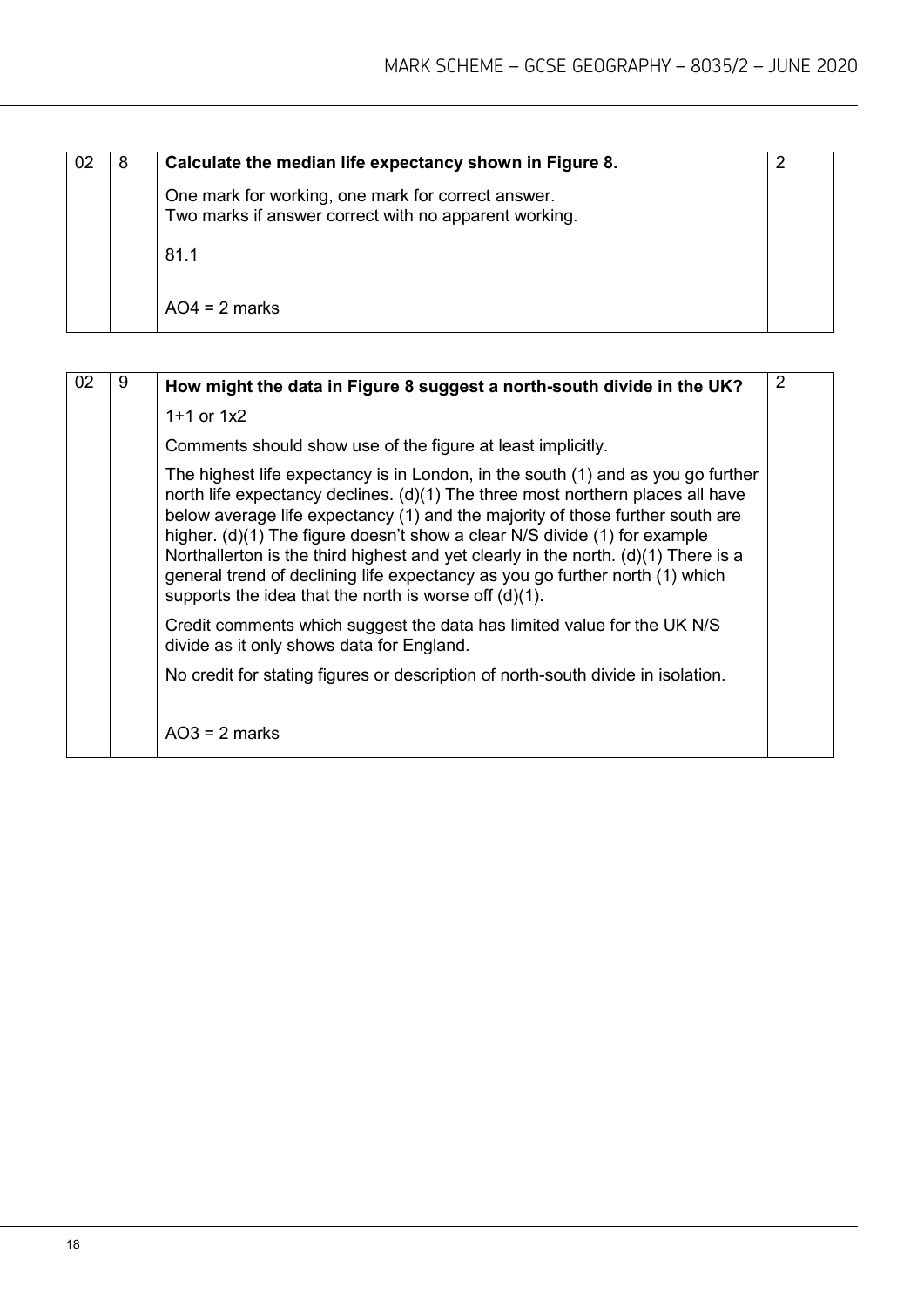| Level                     | <b>Marks</b> | <b>Description</b>                                                                                                         |  |
|---------------------------|--------------|----------------------------------------------------------------------------------------------------------------------------|--|
| 3<br>(Detailed)           | $7 - 9$      | AO1 - Demonstrates detailed knowledge of regional<br>differences in the UK and strategy(ies) to resolve<br>them.           |  |
|                           |              | AO2 - Shows a thorough understanding of how<br>strategy(ies) to resolve regional differences work.                         |  |
|                           |              | AO3 - Demonstrates thorough application of<br>knowledge and understanding in evaluating the<br>success of strategy(ies).   |  |
| $\overline{2}$<br>(Clear) | $4 - 6$      | AO1 - Demonstrates clear knowledge of regional<br>differences in the UK and strategy(ies) to resolve<br>them.              |  |
|                           |              | AO2 - Shows a reasonable understanding of how<br>strategy(ies) to resolve regional differences work.                       |  |
|                           |              | AO3 - Demonstrates reasonable application of<br>knowledge and understanding in evaluating the<br>success of strategy(ies). |  |
| 1<br>(Basic)              | $1 - 3$      | AO1 - Demonstrates basic knowledge of regional<br>differences in the UK and strategy(ies) to resolve<br>them.              |  |
|                           |              | AO2 - Shows a limited understanding of how<br>strategy(ies) to resolve regional differences work.                          |  |
|                           |              | AO3 - Demonstrates limited application of<br>knowledge and understanding in evaluating the<br>success of strategy(ies).    |  |
|                           | 0            | No relevant content.                                                                                                       |  |

• **Level 1 responses** will give basic link(s) between regional differences and the strategy(ies) to resolve them or merely assert an opinion.

of change(s) or well judged evaluation of (a) generic strategy(ies).

- **Max L2** for generic answer without explicitly named strategy.
- **Max L1** if the answer does not relate to the UK.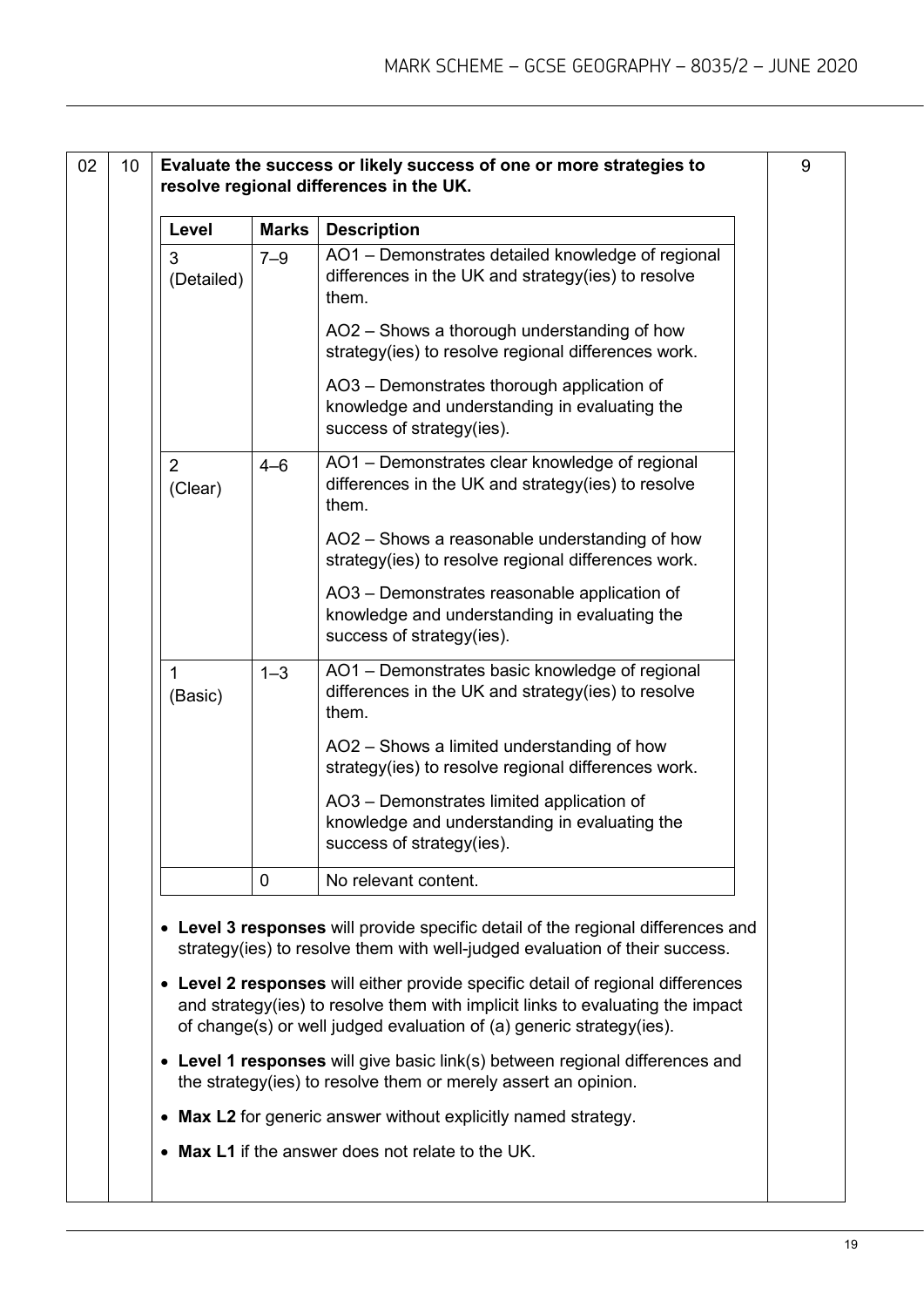- Clearly specific content will vary according to the strategy(ies) chosen, with credit given for use of road and rail infrastructure improvements and port and airport capacity if linked to regional differences.
- Credit should be given for any reasonable evaluation of the success and an entirely positive evaluation is acceptable if supported by evidence.
- Full marks may be obtained for a full evaluation of one strategy(ies).
- Likely strategy(ies) are:
- HS2 High speed rail connecting London to Birmingham and eventually Leeds, Sheffield and Manchester – reducing travel time and thereby improving business links, reducing the need for businesses to be based in London, and bringing economic benefits to the north that has suffered the most from de-industrialisation.
- Local Enterprise Partnerships intended to identify business needs and encourage and promote investment to boost the local economy and create jobs eg the Humber LEP which by 2019 had secured £532m of investment, created nearly 6000 jobs, supported over 13 000 businesses and invested in infrastructure improvements and flood alleviation schemes to ensure businesses stay in the future in an economically deprived area.
- Liverpool 2 a new port to double the port's capacity which will create thousands of jobs in the north west, boost the regional economy with direct and indirect jobs and thus support business in an area that has experienced severe job losses.
- The Northern Powerhouse has devolved powers to northern mayors who now have direct control of money for their cities such as the Transforming Cities Fund and there are promised improvements for rail infrastructure in particular which should promote business growth and thereby create and sustain employment.
- The command is 'evaluate' so answers that query the success of these schemes eg the value of the Northern Powerhouse when council spending in Liverpool has fallen by £816 per person since 2010, the fact that HS2 is significantly over-budget, possibly to be cancelled and many question the benefits it will bring to the north.

 $AO1 = 3$  marks  $AO2 = 3$  marks  $AO3 = 3$  marks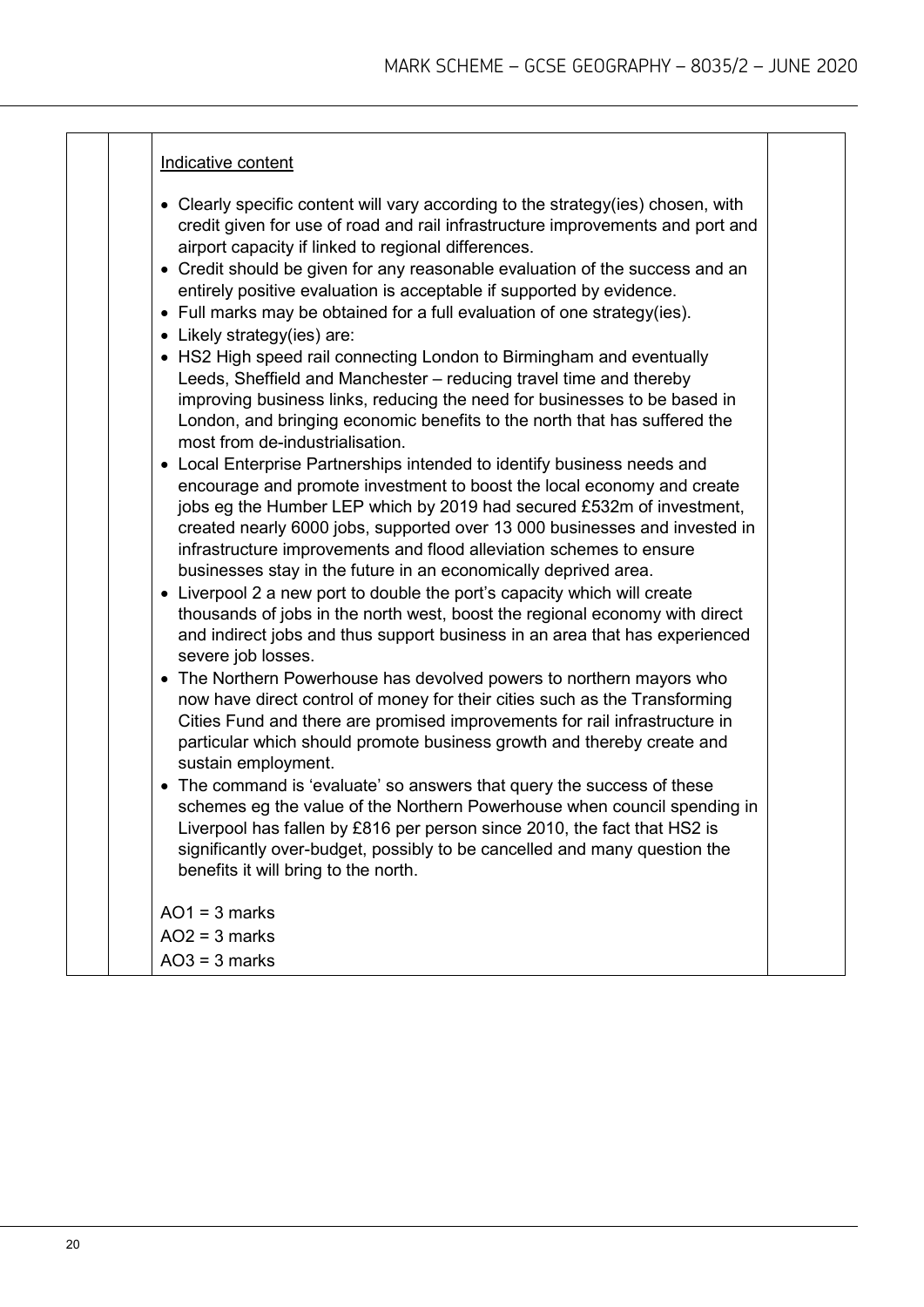#### **Section C**

| Qu | Pt           | <b>Marking Guidance</b>                                                                                                                                                                       | <b>Total</b><br>marks |
|----|--------------|-----------------------------------------------------------------------------------------------------------------------------------------------------------------------------------------------|-----------------------|
| 03 | $\mathbf{1}$ | Using Figure 9, suggest how the percentage of income spent on food<br>may influence well-being.                                                                                               | 2                     |
|    |              | Credit any reasonable idea or explanation of the link.                                                                                                                                        |                       |
|    |              | Must make use of Figure 9 for any marks, this could be through naming places<br>or inferred through identifying the difference between the HICs/LICs income<br>spend.                         |                       |
|    |              | One mark for a basic statement, which might only explain one level of well-being,<br>eg                                                                                                       |                       |
|    |              | • People in the UK will have higher well-being as they spend less of their income<br>on food. $(1)$                                                                                           |                       |
|    |              | • LICs spend more of their income on food so their well-being is lower. (1)<br>• Well-being is low in some countries, as they spend more than a third of their<br>income on food. (1)         |                       |
|    |              | Two marks for a development or alternative idea which focusses on the<br>difference.                                                                                                          |                       |
|    |              | • People in the UK will have higher well-being as they spend less of their income<br>on food. (1) They will live in better conditions as they have more money to<br>spend on housing. (1) (d) |                       |
|    |              | • LICs spend more of their income on food so their well-being is lower (1) and<br>they can't afford to eat much. (1) (d)                                                                      |                       |
|    |              | • Well-being is low in some countries, as they spend more than a third of their<br>income on food. (1) This leaves less money to spend on healthcare. (1) (d)                                 |                       |
|    |              | $AO3 = 2$ marks                                                                                                                                                                               |                       |

| 03 | $\overline{2}$ | What is organic farming?                                                                                                                                                                                           |  |
|----|----------------|--------------------------------------------------------------------------------------------------------------------------------------------------------------------------------------------------------------------|--|
|    |                | Credit any reasonable description eg                                                                                                                                                                               |  |
|    |                | • Growing food / producing meat or diary / Farming without the use of<br>chemicals.<br>• Farming that doesn't use artificial fertilisers or pesticides.<br>• Only natural techniques used for the growing of food. |  |
|    |                | $AO1 = 1$ mark                                                                                                                                                                                                     |  |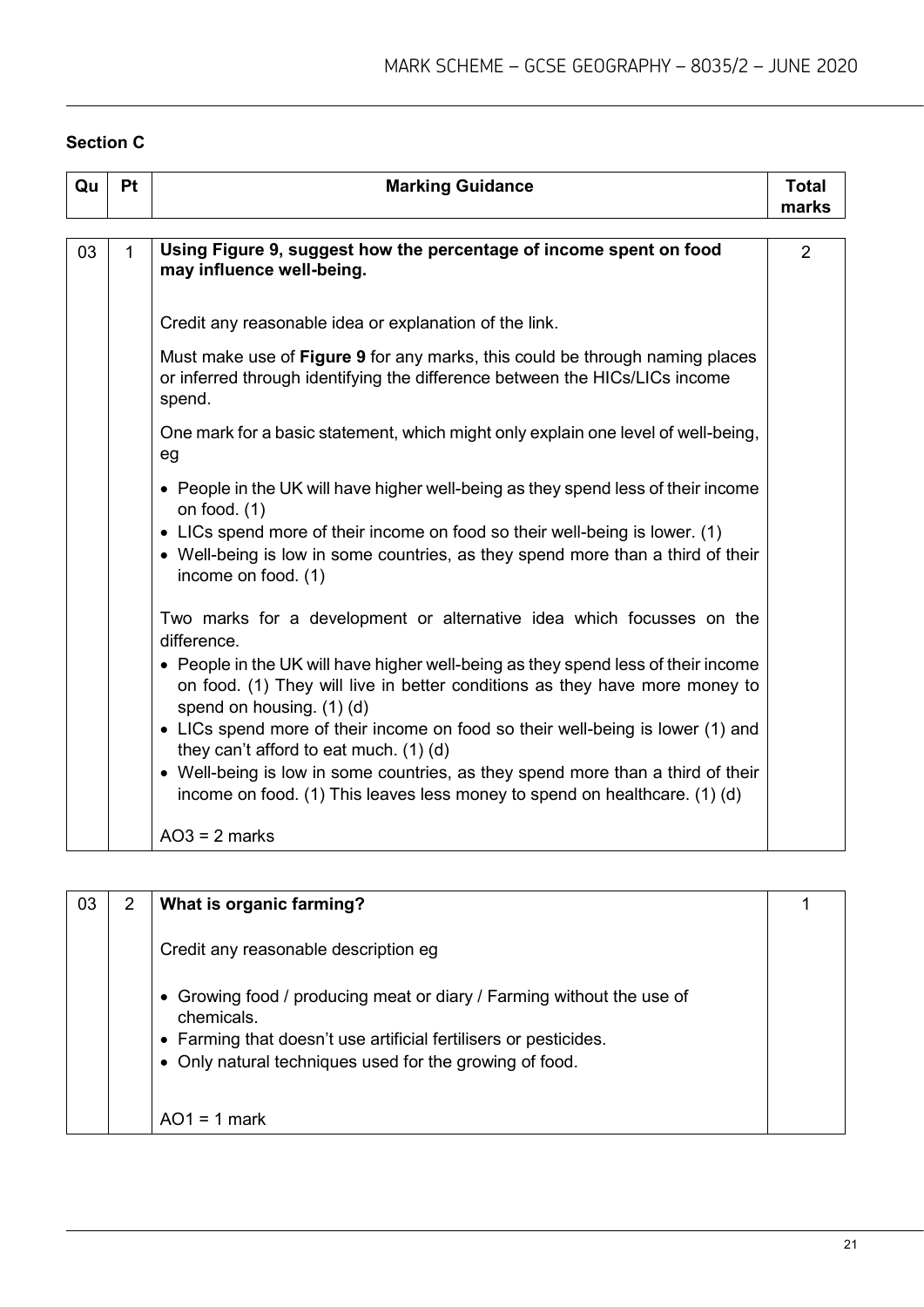| 03 | 3 | Explain why there is a growing demand in the UK for food from LICs.                                                                                                                                                                                                                                                                                                                                                                                          | 3 |  |  |  |  |
|----|---|--------------------------------------------------------------------------------------------------------------------------------------------------------------------------------------------------------------------------------------------------------------------------------------------------------------------------------------------------------------------------------------------------------------------------------------------------------------|---|--|--|--|--|
|    |   | Credit any reasonable factor or development of point eg                                                                                                                                                                                                                                                                                                                                                                                                      |   |  |  |  |  |
|    |   | Rising demand for fresh/seasonal produce all year round (1) such as<br>strawberries from Mexico (1). There is an increased demand for exotic fruit and<br>vegetables (1) as people's incomes have increased (1). The UK does not have<br>the climate to grow certain crops (1) such as rice which is imported from India<br>(1). Supermarkets import food from LICs as it is cheaper (1). The UK is only<br>58% self-sufficient in fruit and vegetables (1). |   |  |  |  |  |
|    |   | $1x3$ , $3x1$ , or $(1+1)+1$                                                                                                                                                                                                                                                                                                                                                                                                                                 |   |  |  |  |  |
|    |   | Accept examples from NEEs.                                                                                                                                                                                                                                                                                                                                                                                                                                   |   |  |  |  |  |
|    |   | No credit for examples explicitly naming HICs.                                                                                                                                                                                                                                                                                                                                                                                                               |   |  |  |  |  |
|    |   | $AO2 = 3$ marks                                                                                                                                                                                                                                                                                                                                                                                                                                              |   |  |  |  |  |

| 03 | 4 |                         |              | 'There are economic and environmental issues associated with the<br>exploitation of energy sources.'<br>Use evidence from Figure 10a and Figure 10b to explain this statement. | 6 |
|----|---|-------------------------|--------------|--------------------------------------------------------------------------------------------------------------------------------------------------------------------------------|---|
|    |   | Level                   | <b>Marks</b> | <b>Description</b>                                                                                                                                                             |   |
|    |   | 3<br>(Detailed)         | $5-6$        | AO2 - Shows detailed understanding of the economic<br>and environmental issues around exploiting energy<br>sources in the UK.                                                  |   |
|    |   |                         |              | AO4 - Demonstrates high level of skill by investigating<br>the information provided thoroughly and using it to<br>support understanding.                                       |   |
|    |   | 2<br>(Clear)            | $3 - 4$      | AO2 - Shows some understanding of the economic<br>and / or environmental issues around exploiting energy<br>sources in the UK.                                                 |   |
|    |   |                         |              | AO4 - Demonstrates moderate level of skill by<br>investigating the information provided partially and<br>using it to support understanding.                                    |   |
|    |   | $\mathbf{1}$<br>(Basic) | $1 - 2$      | AO2 - Shows limited understanding of economic and /<br>or environmental issues around exploiting energy<br>sources in the UK.                                                  |   |
|    |   |                         |              | AO4 - Demonstrates limited level of skill by<br>investigating the information provided superficially and<br>using it simplistically.                                           |   |
|    |   |                         | $\mathbf{0}$ | No relevant content                                                                                                                                                            |   |
|    |   |                         |              |                                                                                                                                                                                |   |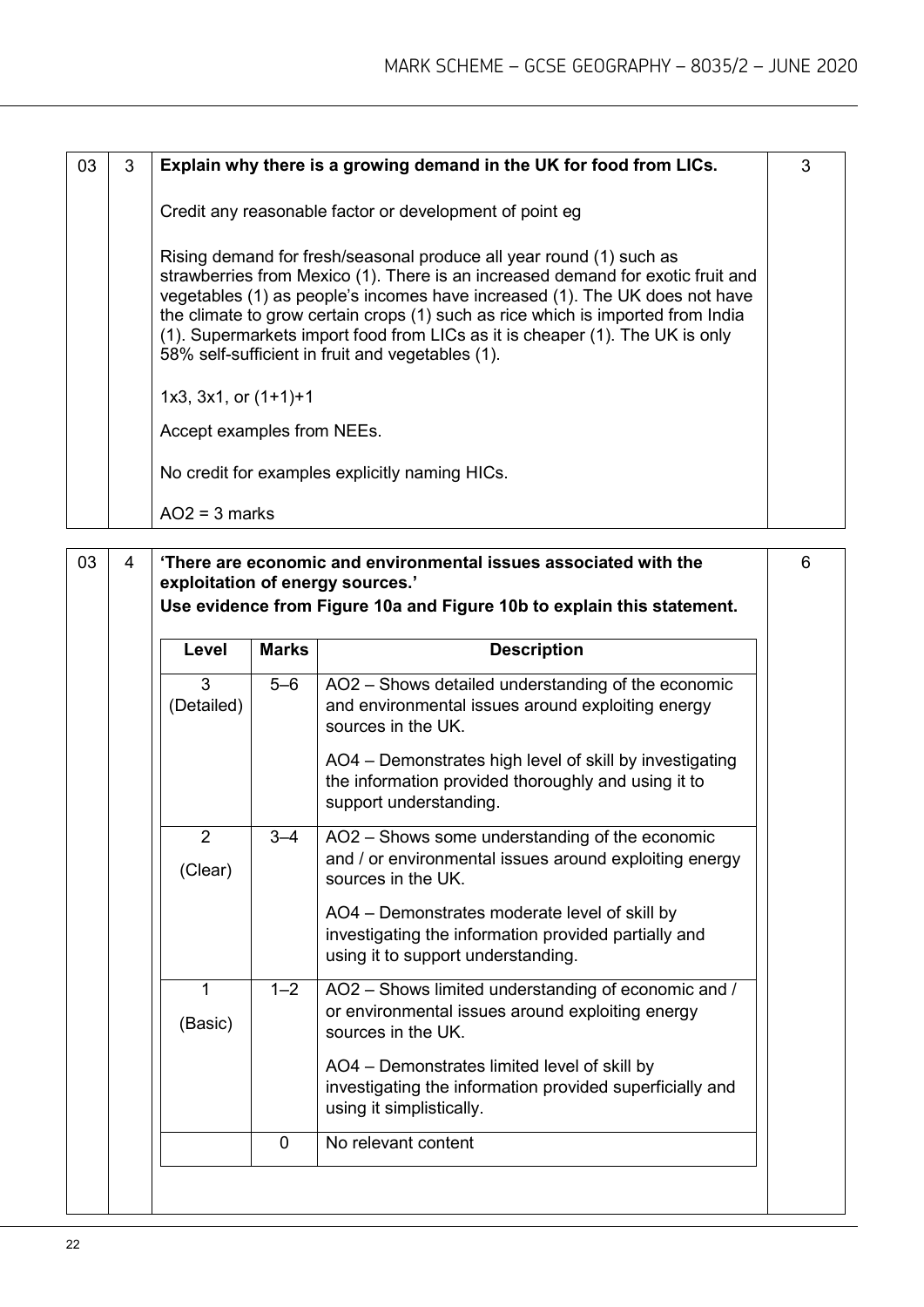- **Level 3 responses** will provide a considered understanding of both economic and environmental issues, supported with thorough use of the information.
- **Level 2 responses** will give a clear understanding of economic and / or environmental issues supported with either thorough or generically clear use of the information.
- **Level 1 responses** will show basic understanding and use of the information.
- **Max Level 1** if no reference to energy sources shown in the figures.

#### Indicative content

- **Figure 10a** shows the relative costs of different energy sources with onshore wind the cheapest by some margin.
- **Figure 10b** shows the landscape impact on and offshore and an opinion on wind turbines.
- Candidates should be showing awareness of how these relative costs and impacts will present issues for the UK.
- **Figure 10a/b** should be used by reference to figures given or description that is accurate enough to infer use of the resource rather than learned knowledge.
- Candidates might realise that there is a dilemma between the cheapest source provoking some strong feelings by those who feel it has a negative impact on landscape quality and the more acceptable version being little cheaper than fossil fuels.
- They may show some understanding of the environmental costs of using coal and gas to produce electricity caused by emitting greenhouse gases and contributing to climate change.
- They may make comments on coal and gas now having greater economic costs, as well as environmental costs.
- Comparisons might be made with the damage to the landscape done by coal and gas fired power stations and the wind turbine shown.
- They may recognise that fossil fuels cost little more than offshore wind but have a finite lifespan and will probably only get more expensive as supplies dwindle.
- Wind power on the other hand is likely to become cheaper over time and will have a relative advantage as fossil fuel costs go up.

 $AO2 = 3$  marks  $AO4 = 3$  marks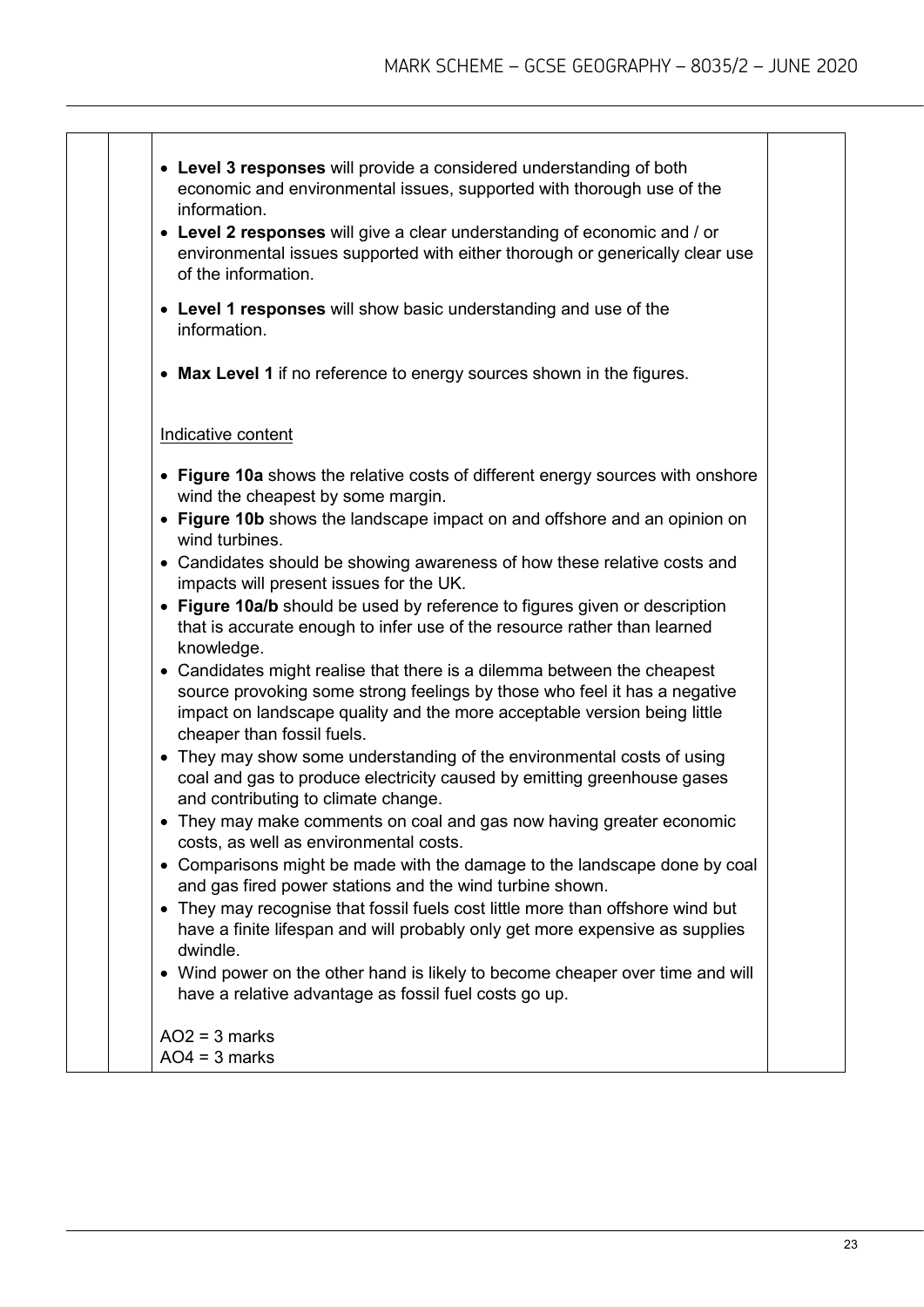| Qu | Pt | <b>Marking Guidance</b> | ⊺otaì |
|----|----|-------------------------|-------|
|    |    |                         | marks |

| 04 | Complete Figure 11 using the following data.                                   |  |
|----|--------------------------------------------------------------------------------|--|
|    | One mark for each correct choropleth completion, including correct use of key. |  |
|    | $AO4 = 2$ marks                                                                |  |

| 04 | 2 | Describe the distribution of the countries which had 5-14.9% of their<br>population undernourished between 2016 and 2018 as shown in Figure<br>11.                                                                                                                                                                                                                                                                                                                                  | $\mathcal{P}$ |
|----|---|-------------------------------------------------------------------------------------------------------------------------------------------------------------------------------------------------------------------------------------------------------------------------------------------------------------------------------------------------------------------------------------------------------------------------------------------------------------------------------------|---------------|
|    |   | Answers should make use of Figure 11 through naming countries and<br>locations in order to describe the distribution.<br>One mark for a basic statement, eg<br>• The majority are in west Africa. (1)<br>• There are two clusters in west Africa. (1)<br>• Only two (credit reference to one) are found in southern Africa. (1)                                                                                                                                                     |               |
|    |   | Second mark may be a second separate point or developed point for further<br>clarity eg<br>• The majority are in west Africa (1) with just South Africa and Lesotho in the<br>south. $(d)$ $(1)$<br>• There are two clusters in west Africa (1) with one other separate area in the<br>south. $(d)$ $(1)$<br>• Only two (credit reference to one) are found in southern Africa (1) with the<br>majority being west African coastal countries. (d) (1)<br>No credit for explanation. |               |
|    |   | $AO4 = 2$ marks                                                                                                                                                                                                                                                                                                                                                                                                                                                                     |               |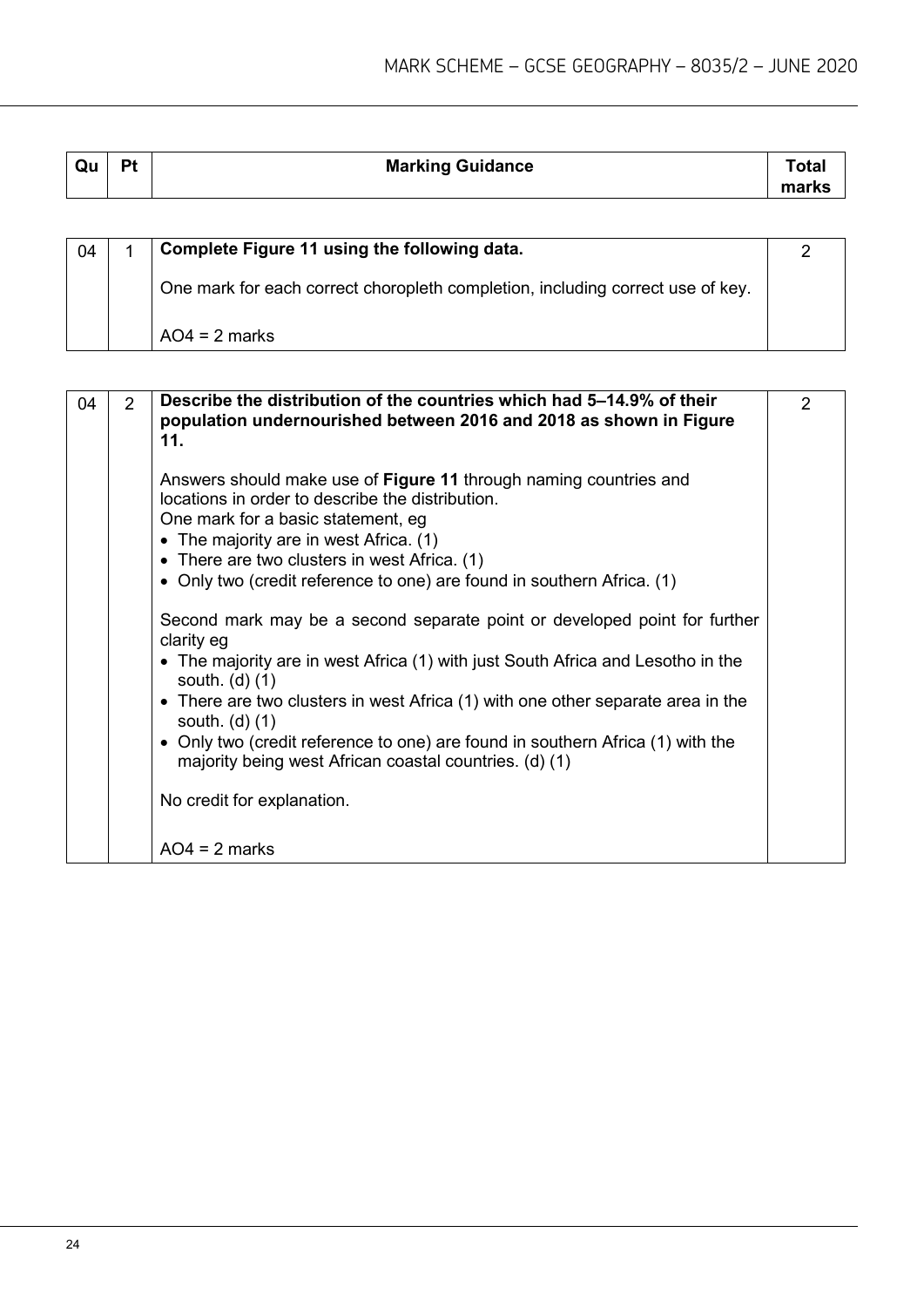| 04 | 3 | Suggest one reason for differences in undernourishment between<br>countries.                                                                                                                                                                                                                                                                                                                                                                                                                                                        | 2 |
|----|---|-------------------------------------------------------------------------------------------------------------------------------------------------------------------------------------------------------------------------------------------------------------------------------------------------------------------------------------------------------------------------------------------------------------------------------------------------------------------------------------------------------------------------------------|---|
|    |   | There is no requirement to use Figure 11 though candidates may use it to<br>inform their answer.<br>One mark for a basic statement, eg<br>• Some countries are landlocked. (1)<br>• Some countries are poorer than others. (1)<br>• Climate may make growing crops more difficult in some countries. (1)                                                                                                                                                                                                                            |   |
|    |   | Second mark must be a developed point for further clarity eg<br>• Some countries are landlocked eg Chad (1) which will make importing<br>sufficient food more difficult. (d) (1)<br>• Some countries are poorer than others (1) so they will be less able to buy<br>enough food. $(d)$ $(1)$<br>• Climate may make growing crops more difficult in some countries (1) such as<br>Sahelian countries where irregular rains limit crop production. (d) (1)<br>No credit for description of differences on the map.<br>$AO2 = 2$ marks |   |

| 04 | What is meant by famine?                                                                                                          |  |
|----|-----------------------------------------------------------------------------------------------------------------------------------|--|
|    | A lack of food for a significant number of people / Widespread shortage of food.                                                  |  |
|    | One mark for a correct statement with words to the effect above ie idea of<br>shortage and spatial or numeric extent being large. |  |
|    | $AO1 = 1$ mark                                                                                                                    |  |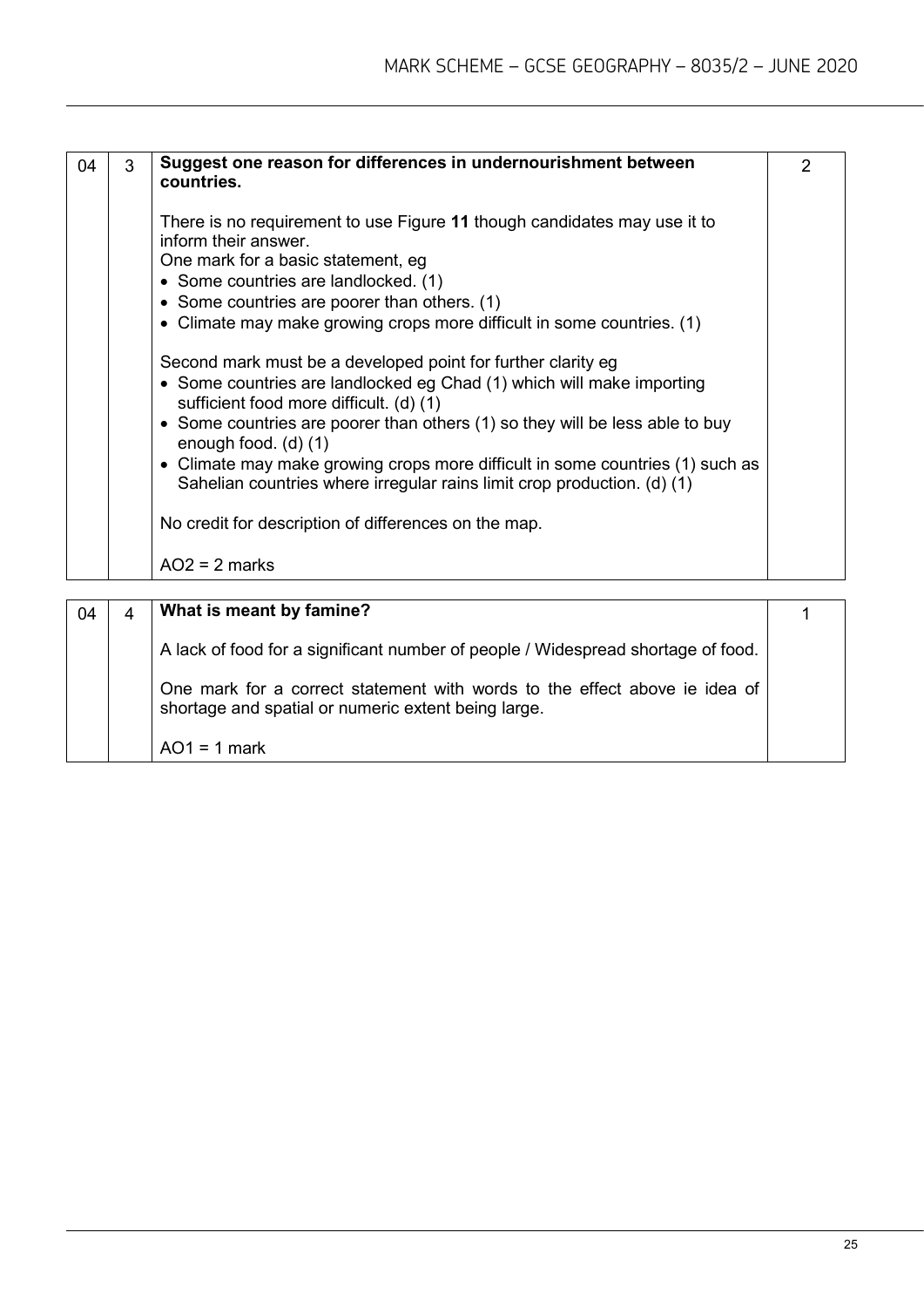| 04 | 5 |                                                          |              | Suggest how food supplies can be made more sustainable.                                                                                                                                                                                                                                                                                                                                                                                                                                 | 6 |
|----|---|----------------------------------------------------------|--------------|-----------------------------------------------------------------------------------------------------------------------------------------------------------------------------------------------------------------------------------------------------------------------------------------------------------------------------------------------------------------------------------------------------------------------------------------------------------------------------------------|---|
|    |   |                                                          |              | Use Figures 12a and 12b and your own understanding.                                                                                                                                                                                                                                                                                                                                                                                                                                     |   |
|    |   | Level                                                    | <b>Marks</b> | <b>Description</b>                                                                                                                                                                                                                                                                                                                                                                                                                                                                      |   |
|    |   | 3<br>(Detailed)                                          | $5 - 6$      | AO2 - Shows thorough geographical understanding of<br>how different actions contribute to sustainability in food<br>supplies.                                                                                                                                                                                                                                                                                                                                                           |   |
|    |   |                                                          |              | AO3 - Demonstrates thorough application of<br>knowledge and understanding to interpret the<br>sustainability in the figures.                                                                                                                                                                                                                                                                                                                                                            |   |
|    |   | 2<br>(Clear)                                             | $3 - 4$      | AO2 - Shows reasonable geographical understanding<br>of how different actions contribute to sustainability in<br>food supplies.                                                                                                                                                                                                                                                                                                                                                         |   |
|    |   |                                                          |              | AO3 - Demonstrates clear application of knowledge<br>and understanding to interpret the sustainability in the<br>figures.                                                                                                                                                                                                                                                                                                                                                               |   |
|    |   | $\mathbf{1}$<br>(Basic)                                  | $1 - 2$      | AO2 - Shows limited geographical understanding of<br>how different actions contribute to sustainability in food<br>supplies.                                                                                                                                                                                                                                                                                                                                                            |   |
|    |   |                                                          |              | AO3 - Demonstrates basic application of knowledge<br>and understanding to simply interpret the sustainability<br>in the figures.                                                                                                                                                                                                                                                                                                                                                        |   |
|    |   |                                                          | $\mathbf 0$  | No relevant content.                                                                                                                                                                                                                                                                                                                                                                                                                                                                    |   |
|    |   | interpretation.<br>figures.<br>reference to the figures. |              | • Level 3 responses will cover sustainable farming and food supply practices<br>in detail and link these to the examples provided by the figures through<br>• Level 2 responses will cover sustainable farming and food supply practices<br>clearly with at least an implicit link to the nature of the schemes shown in the<br>• Level 1 responses will cover sustainable farming and food supply practices<br>in a basic manner or merely assert the sustainability with little or no |   |
|    |   | Indicative content                                       |              |                                                                                                                                                                                                                                                                                                                                                                                                                                                                                         |   |
|    |   | to include:                                              |              | • Exact content will vary according to the farming methods chosen but is likely                                                                                                                                                                                                                                                                                                                                                                                                         |   |
|    |   |                                                          |              | • From the figures: urban farming schemes and sustainable fishing.<br>• Urban farming on rooftops, balconies, allotments and otherwise unused plots<br>makes food locally available and with a lower carbon footprint. It can also be<br>fresher and more nutritious and improve food security for poorer residents.                                                                                                                                                                    |   |
|    |   |                                                          |              | • Fish from sustainable sources will help combat over-fishing so that stocks<br>can replenish and therefore be available into the future.<br>• Grass fed beef is much more sustainable than that which is farmed indoors,<br>fed on grain or on cleared forest, due to replenishing the soil with manure<br>and being much less carbon-intensive.                                                                                                                                       |   |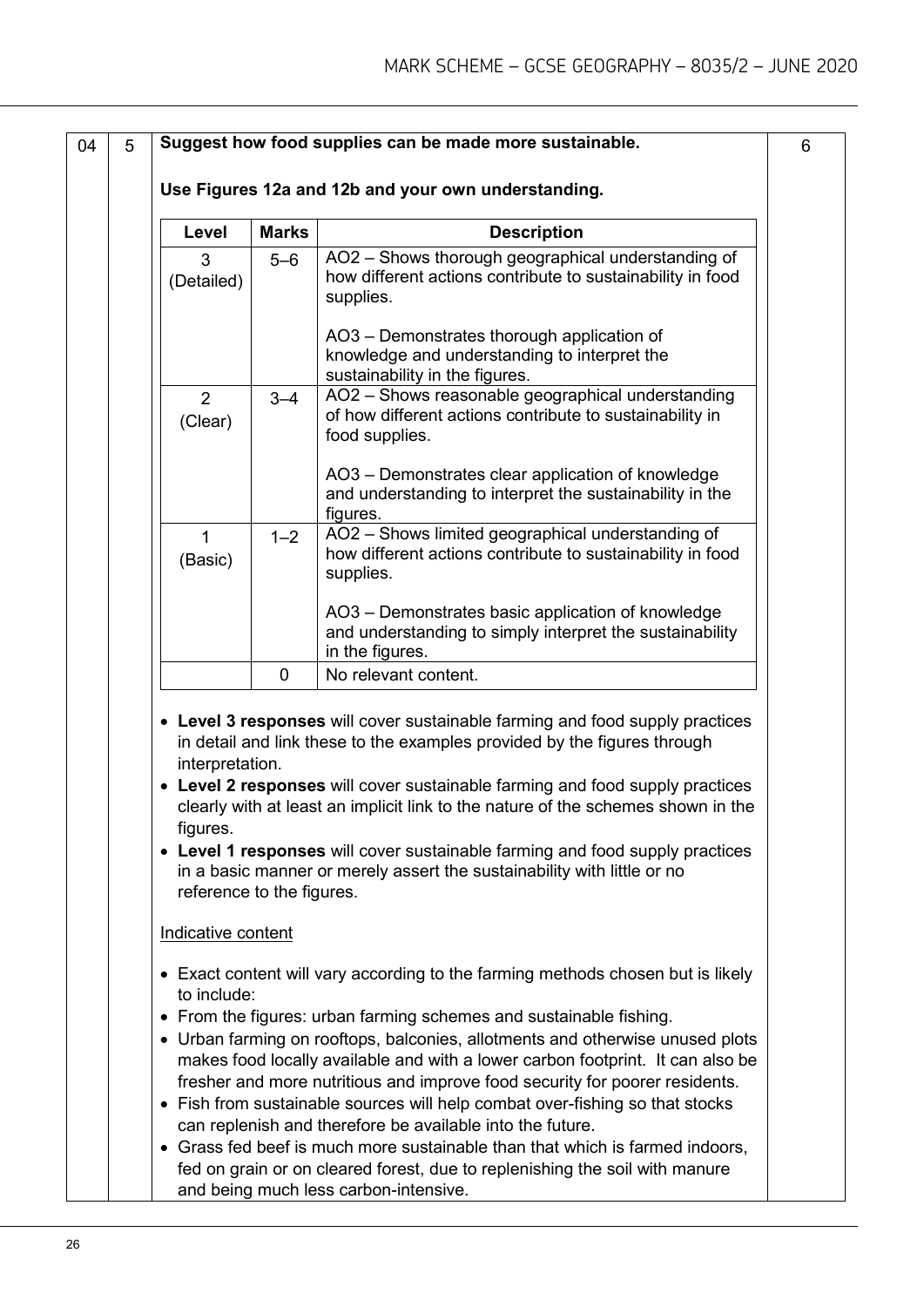| • Seasonal food consumption reduces the need for imports which can have a<br>higher carbon footprint. Accept the assertion that imported food has a higher<br>footprint though this is not always the case.<br>• Reduced waste and losses will make food more sustainable by making<br>existing supplies last longer and reducing amounts into landfill which<br>produces methane. |
|------------------------------------------------------------------------------------------------------------------------------------------------------------------------------------------------------------------------------------------------------------------------------------------------------------------------------------------------------------------------------------|
| • Credit reference to small scale schemes in LIC/NEEs such as rice-fish in<br>Bangladesh and agroforestry in Mali.                                                                                                                                                                                                                                                                 |
| $AO2 = 3$ marks<br>$AO3 = 3$ marks                                                                                                                                                                                                                                                                                                                                                 |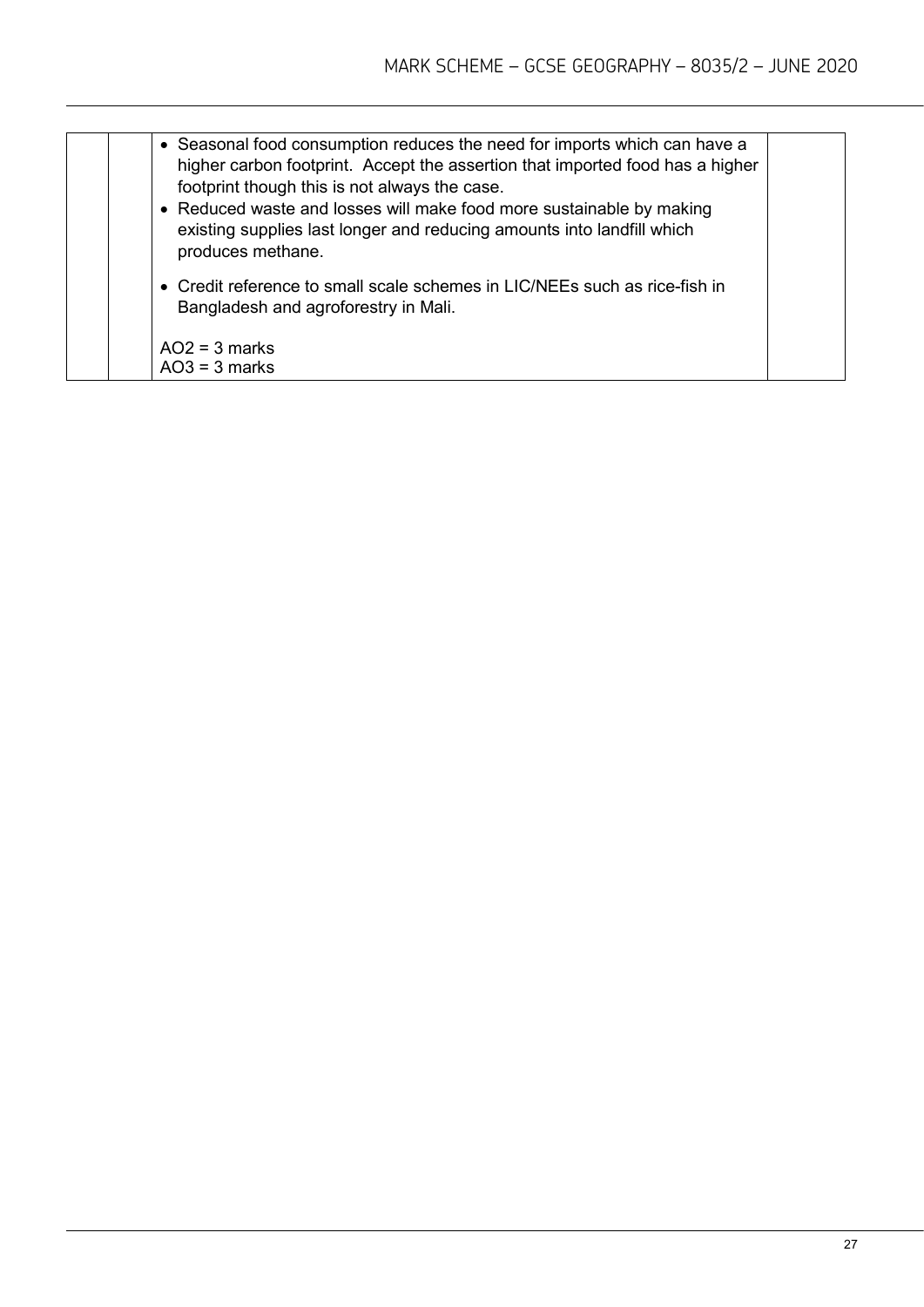| Qu | Pt | <b>Marking Guidance</b>                                                        | Total<br>marks |
|----|----|--------------------------------------------------------------------------------|----------------|
|    |    | Complete Figure 13 using the following data.                                   |                |
| 05 |    |                                                                                |                |
|    |    | One mark for each correct choropleth completion, including correct use of key. |                |
|    |    |                                                                                |                |
|    |    | $AO4 = 2$ marks                                                                |                |

| 05 | $\overline{2}$ | Describe the distribution of the countries which had a water footprint of<br>550–1000 m <sup>3</sup> per person per year as shown in Figure 13.                                                                                                                                                                                                                                                                                                                                                                                                                               | 2 |
|----|----------------|-------------------------------------------------------------------------------------------------------------------------------------------------------------------------------------------------------------------------------------------------------------------------------------------------------------------------------------------------------------------------------------------------------------------------------------------------------------------------------------------------------------------------------------------------------------------------------|---|
|    |                | Answers should make use of Figure 13 through naming countries and<br>locations in order to describe the distribution.<br>One mark for a basic statement, eg<br>• The main area is in central Africa (accept central southern). $(1)$<br>• There is one isolated country in west Africa. (1)                                                                                                                                                                                                                                                                                   |   |
|    |                | • All but one are found in roughly the centre of the continent. (1)<br>Second mark may be a second separate point or developed point for further<br>clarity eg<br>• The main area is in central Africa (accept central southern) (1) with just one<br>other in the west. $(d)$ $(1)$<br>• There is one isolated country in west Africa (1) with one other separate area<br>in the centre of Africa. (d) (1)<br>• All but one are found in roughly the centre of the continent (1) and are in one<br>contiguous area. (d) (1)<br>No credit for explanation.<br>$AO4 = 2$ marks |   |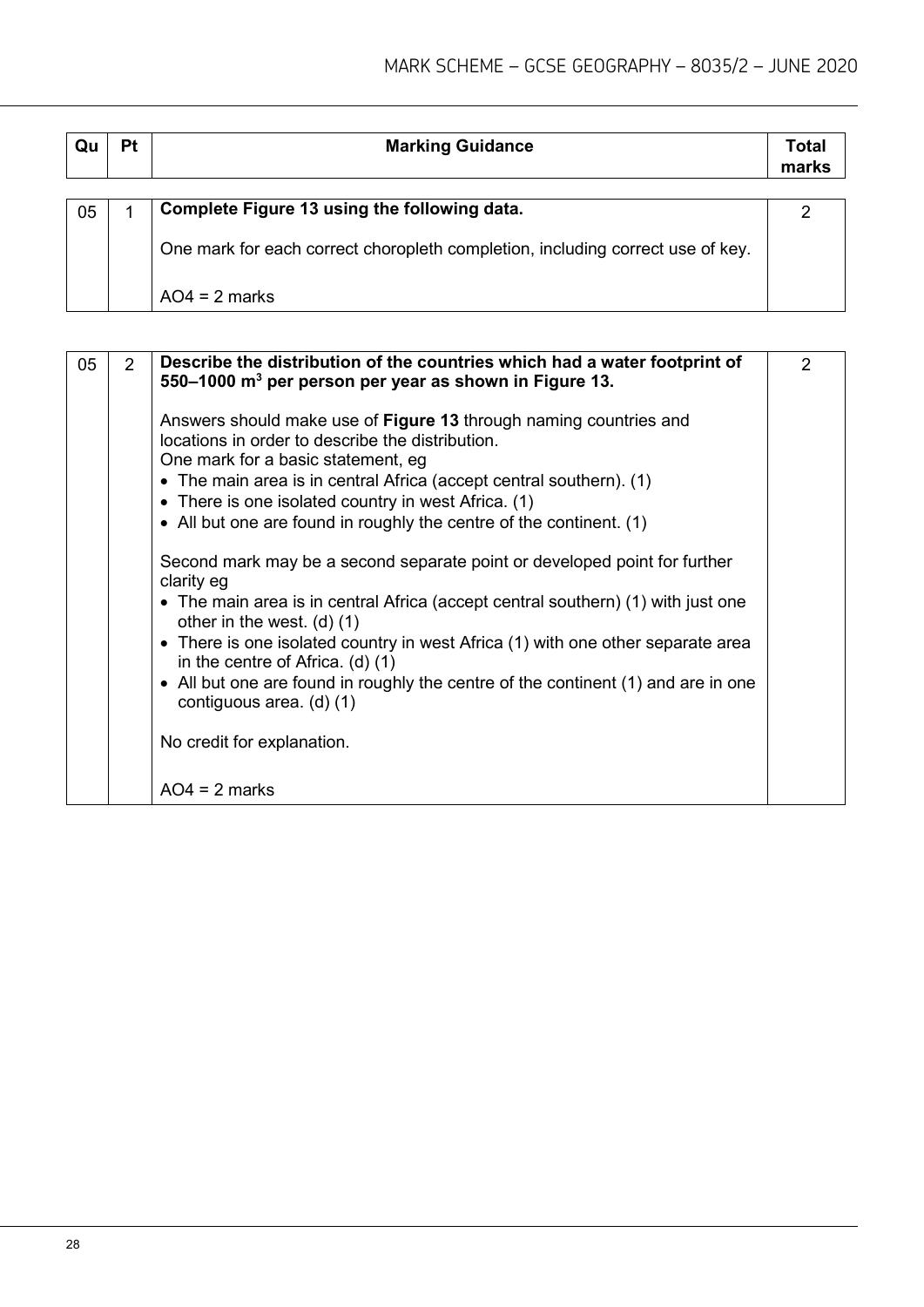| 05 | 3 | Outline one way in which economic development leads to increased<br>water consumption.                                                                                                                                                                                                                                                                                                                                                                                                                          | $\mathcal{P}$ |
|----|---|-----------------------------------------------------------------------------------------------------------------------------------------------------------------------------------------------------------------------------------------------------------------------------------------------------------------------------------------------------------------------------------------------------------------------------------------------------------------------------------------------------------------|---------------|
|    |   | There is no requirement to use Figure 13 though candidates may use it to<br>inform their answer.                                                                                                                                                                                                                                                                                                                                                                                                                |               |
|    |   | One mark for a basic statement, eg<br>• Countries use more water as they industrialise. (1)<br>• The more energy consumed the more water used. $(1)$<br>• Increased living standards increase water use. (1)                                                                                                                                                                                                                                                                                                    |               |
|    |   | Second mark must be a developed point for further clarity eg<br>• Countries use more water as they industrialise (1) because manufacturing<br>industry uses more water. (d) (1)<br>• The more energy consumed the more water used (1) because it will be used<br>in electricity plants for cooling. (d) (1)<br>• Increased living standards increase water use (1) because people can afford<br>goods which use more water such as dishwashers. (d) (1)<br>No credit for description of differences on the map. |               |
|    |   | $AO2 = 2$ marks                                                                                                                                                                                                                                                                                                                                                                                                                                                                                                 |               |
|    |   | $\mathbf{A} \mathbf{A} \mathbf{B}$ and $\mathbf{A} \mathbf{B}$ and $\mathbf{A} \mathbf{B}$<br>$\mathbf{A}$ . The state of the state of the state of the state of the state of the state of the state of the state of the state of the state of the state of the state of the state of the state of the state of the state of th                                                                                                                                                                                 |               |

| 05 | What is meant by water deficit?                                                                           |  |
|----|-----------------------------------------------------------------------------------------------------------|--|
|    | When water demand exceeds supply / Not enough water to meet people's<br>needs.                            |  |
|    | One mark for a correct statement with words to the effect above ie idea of<br>shortage and needs not met. |  |
|    | $AO1 = 1$ mark                                                                                            |  |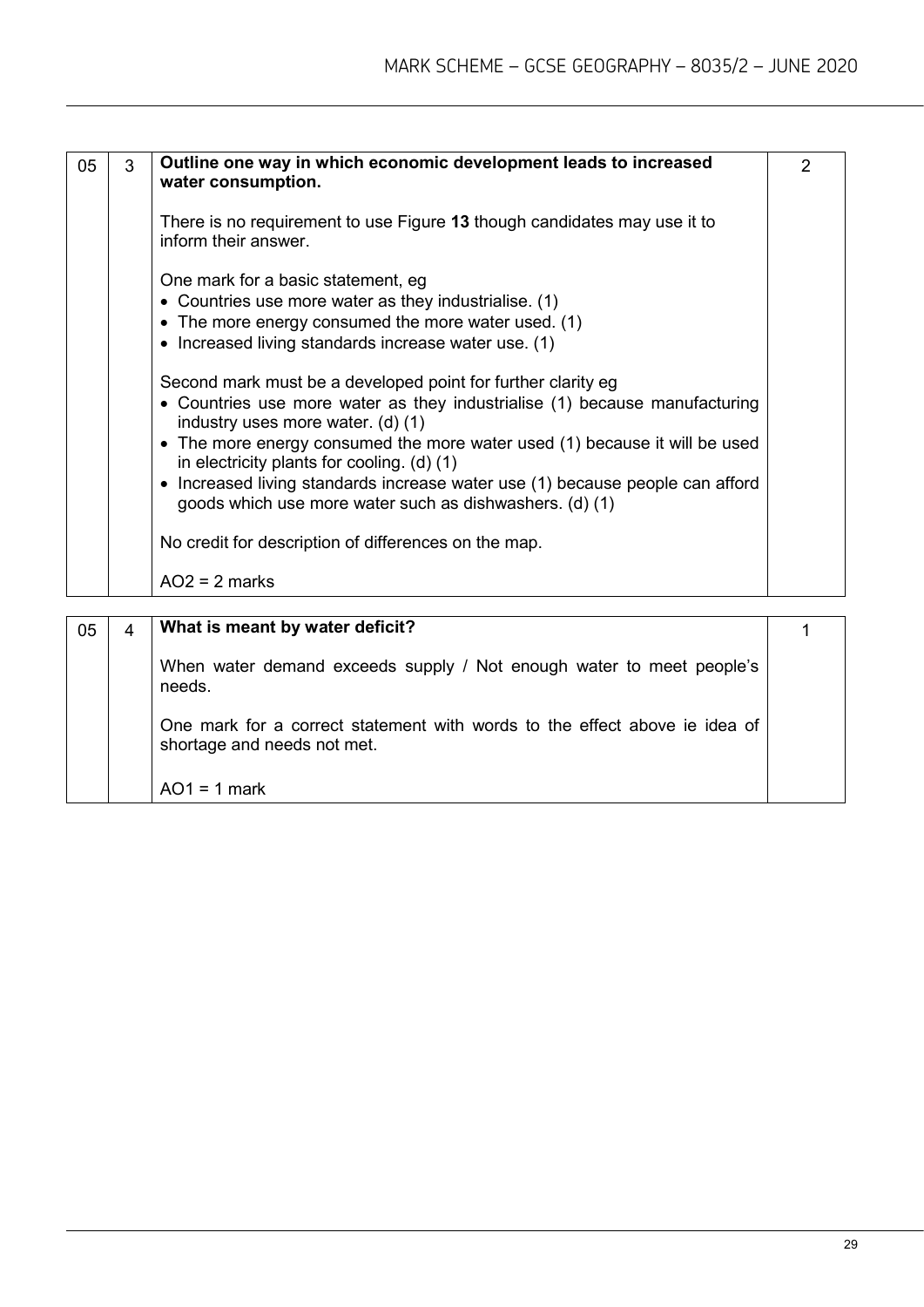| 05 | 5 |                                       |              | Suggest how water supplies can be made more sustainable.                                                                                                                                                                                                                                                                                                                                                                                                                                         |  |
|----|---|---------------------------------------|--------------|--------------------------------------------------------------------------------------------------------------------------------------------------------------------------------------------------------------------------------------------------------------------------------------------------------------------------------------------------------------------------------------------------------------------------------------------------------------------------------------------------|--|
|    |   |                                       |              | Use Figures 14a and 14b and your own understanding.                                                                                                                                                                                                                                                                                                                                                                                                                                              |  |
|    |   | Level                                 | <b>Marks</b> | <b>Description</b>                                                                                                                                                                                                                                                                                                                                                                                                                                                                               |  |
|    |   | 3<br>(Detailed)                       | $5 - 6$      | AO2 - Shows thorough geographical understanding of<br>how different actions contribute to sustainability in<br>water supplies.                                                                                                                                                                                                                                                                                                                                                                   |  |
|    |   |                                       |              | AO3 - Demonstrates thorough application of<br>knowledge and understanding to interpret the<br>sustainability in the figures.                                                                                                                                                                                                                                                                                                                                                                     |  |
|    |   | $\overline{2}$<br>(Clear)             | $3 - 4$      | AO2 - Shows reasonable geographical understanding<br>of how different actions contribute to sustainability in<br>water supplies.                                                                                                                                                                                                                                                                                                                                                                 |  |
|    |   |                                       |              | AO3 - Demonstrates clear application of knowledge<br>and understanding to interpret the sustainability in the<br>figures.                                                                                                                                                                                                                                                                                                                                                                        |  |
|    |   | $\mathbf{1}$<br>(Basic)               | $1 - 2$      | AO2 - Shows limited geographical understanding of<br>how different actions contribute to sustainability in<br>water supplies.                                                                                                                                                                                                                                                                                                                                                                    |  |
|    |   |                                       |              | AO3 - Demonstrates basic application of knowledge<br>and understanding to simply interpret the sustainability<br>in the figures.                                                                                                                                                                                                                                                                                                                                                                 |  |
|    |   |                                       | $\mathbf 0$  | No relevant content.                                                                                                                                                                                                                                                                                                                                                                                                                                                                             |  |
|    |   | figures.<br>Indicative content        |              | • Level 3 responses will cover sustainable water supply practices in detail<br>and link these to the examples provided by the figures through interpretation.<br>• Level 2 responses will cover sustainable water supply practices clearly with<br>at least an implicit link to the nature of the methods shown in the figures.<br>• Level 1 responses will cover sustainable water supply practices in a basic<br>manner or merely assert the sustainability with little or no reference to the |  |
|    |   | likely to include:<br>$\bullet$       |              | • Exact content will vary according to the water supply methods chosen but is<br>From the figures: grey water schemes and water harvesting.                                                                                                                                                                                                                                                                                                                                                      |  |
|    |   | $\bullet$<br>use energy in treatment. |              | Grey water schemes use water again without treatment, this will reduce the<br>need to abstract water and is also more sustainable by reducing the need to                                                                                                                                                                                                                                                                                                                                        |  |
|    |   |                                       |              | • Water butts harvest rainwater that would otherwise simply be runoff / go into<br>drains, thus reducing the need to use treated water from taps.                                                                                                                                                                                                                                                                                                                                                |  |
|    |   |                                       |              | • Recycling water allows for 'dirty' water to be re-used after treatment which is<br>more sustainable because less water needs to be extracted and less energy<br>is used as it is usually used for irrigation and industrial uses which need<br>lower levels of treatment and thus less energy consumption.                                                                                                                                                                                     |  |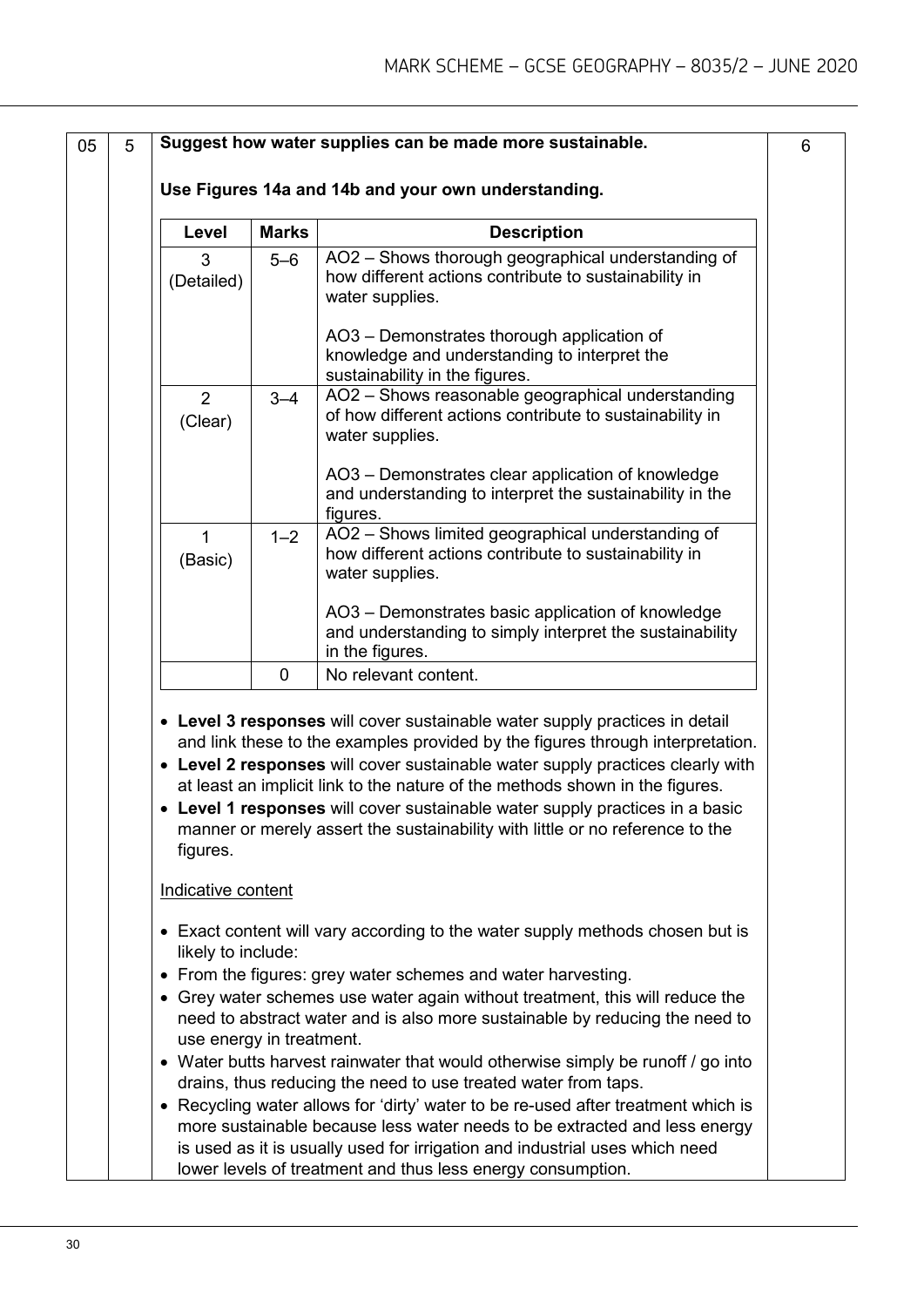| • Groundwater management involves careful monitoring so that it is not<br>extracted faster than it can be replenished. Pollution is also controlled so<br>that the clean supply lasts longer. |  |
|-----------------------------------------------------------------------------------------------------------------------------------------------------------------------------------------------|--|
| No credit for reduction of demand unless it is clearly linked to making<br>supplies more sustainable:                                                                                         |  |
| $AO2 = 3$ marks                                                                                                                                                                               |  |
| $AO3 = 3$ marks                                                                                                                                                                               |  |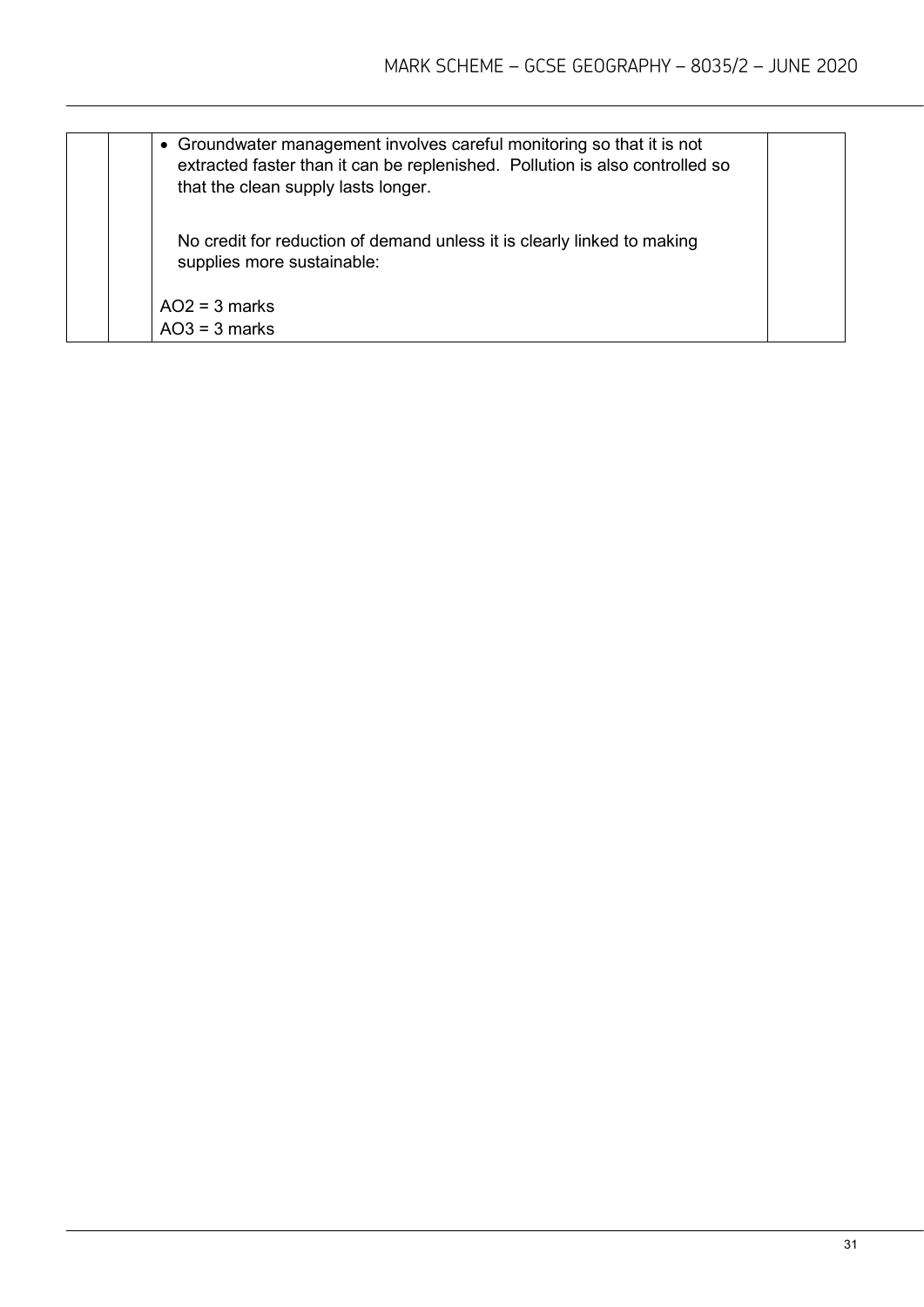| Qu | Pt | <b>Marking Guidance</b>                                                        |  |  |  |
|----|----|--------------------------------------------------------------------------------|--|--|--|
|    |    |                                                                                |  |  |  |
| 06 |    | Complete Figure 15 using the following data.                                   |  |  |  |
|    |    |                                                                                |  |  |  |
|    |    | One mark for each correct choropleth completion, including correct use of key. |  |  |  |
|    |    |                                                                                |  |  |  |
|    |    | $AO4 = 2$ marks                                                                |  |  |  |
|    |    |                                                                                |  |  |  |

| 06 | $\overline{2}$ | Describe the distribution of the countries which had 75–100% access to<br>electricity as shown in Figure 15.                                                                                                                                                                                                                                                                                                                                                                                                              | 2 |
|----|----------------|---------------------------------------------------------------------------------------------------------------------------------------------------------------------------------------------------------------------------------------------------------------------------------------------------------------------------------------------------------------------------------------------------------------------------------------------------------------------------------------------------------------------------|---|
|    |                | One mark for a basic statement, eg<br>• The main area is in North Africa / bordering the Mediterranean. $(1)$<br>• There are two isolated central African countries. (1)<br>• South Africa is an isolated example in the south. (1)                                                                                                                                                                                                                                                                                       |   |
|    |                | Second mark may be a second separate point or developed point for further<br>clarity eg<br>• The main area is in North Africa / bordering the Mediterranean (1) with three<br>further countries in the centre $/$ south. (d) $(1)$<br>• There are two isolated central African countries (1) with only South Africa<br>further to the south. $(d)$ (1)<br>• South Africa is an isolated example in the south (1) with an area of three<br>contiguous countries in the north west. $(d)$ (1)<br>No credit for explanation. |   |
|    |                | $AO4 = 2$ marks                                                                                                                                                                                                                                                                                                                                                                                                                                                                                                           |   |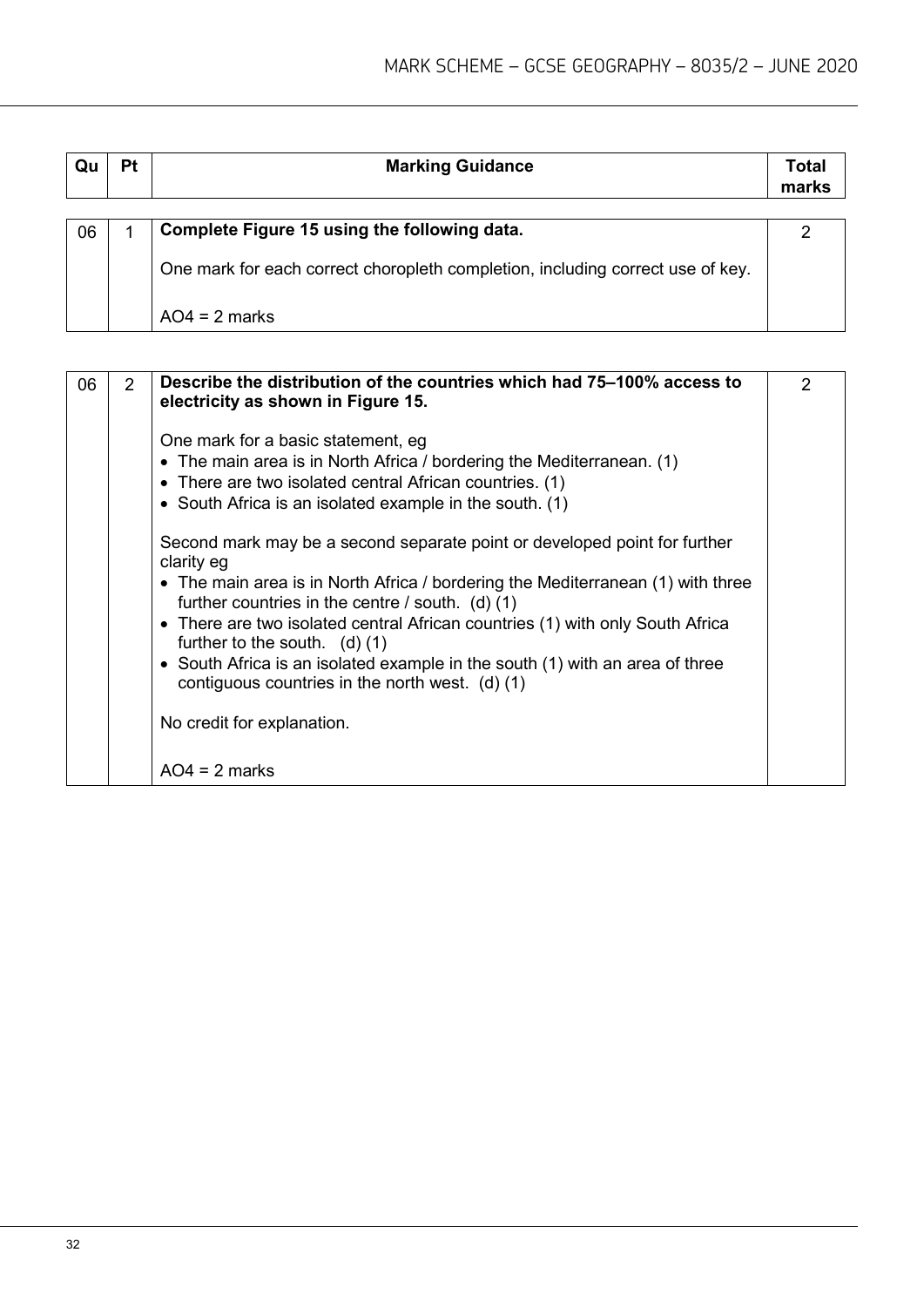| 06 | 3 | Outline one way in which economic development leads to increased<br>energy consumption.                                                                                                                                                                                                                                                                                                                                                                                                                                                             |  |
|----|---|-----------------------------------------------------------------------------------------------------------------------------------------------------------------------------------------------------------------------------------------------------------------------------------------------------------------------------------------------------------------------------------------------------------------------------------------------------------------------------------------------------------------------------------------------------|--|
|    |   | There is no requirement to use Figure 15 though candidates may use it to<br>inform their answer.<br>One mark for a basic statement, eg<br>• Countries use more energy as they industrialise. (1)<br>• The more goods consumed the more energy used. (1)<br>• Increased living standards increase energy use. (1)                                                                                                                                                                                                                                    |  |
|    |   | Second mark must be a developed point for further clarity eg<br>• Countries use more energy as they industrialise (1) because manufacturing<br>industry uses more energy. (d) (1)<br>• The more goods consumed the more energy used (1) because it will be used<br>in manufacturing plants to produce the goods. $(d)$ (1)<br>• Increased living standards increase energy use (1) because people can<br>afford devices which use more energy such as computers. (d) (1)<br>No credit for description of differences on the map.<br>$AO2 = 2$ marks |  |

| 06 | 4 | What is meant by energy deficit?                                                                          |  |
|----|---|-----------------------------------------------------------------------------------------------------------|--|
|    |   | When energy demand exceeds supply / Not enough energy to meet people's<br>needs.                          |  |
|    |   | One mark for a correct statement with words to the effect above ie idea of<br>shortage and needs not met. |  |
|    |   | $AO1 = 1$ mark                                                                                            |  |

| 06 | 5 |                          |              | Suggest how energy use can be made more sustainable.                                                                         | 6 |
|----|---|--------------------------|--------------|------------------------------------------------------------------------------------------------------------------------------|---|
|    |   |                          |              | Use Figures 16a and 16b and your own understanding.                                                                          |   |
|    |   | Level                    | <b>Marks</b> | <b>Description</b>                                                                                                           |   |
|    |   | 3<br>(Detailed)          | $5 - 6$      | AO2 - Shows thorough geographical understanding of<br>how different actions contribute to sustainability in<br>energy use.   |   |
|    |   |                          |              | AO3 – Demonstrates thorough application of<br>knowledge and understanding to interpret the<br>sustainability in the figures. |   |
|    |   | $\mathcal{P}$<br>(Clear) | $3 - 4$      | AO2 - Shows reasonable geographical understanding<br>of how different actions contribute to sustainability in<br>energy use. |   |
|    |   |                          |              | AO3 – Demonstrates clear application of knowledge<br>and understanding to interpret the sustainability in the<br>figures.    |   |